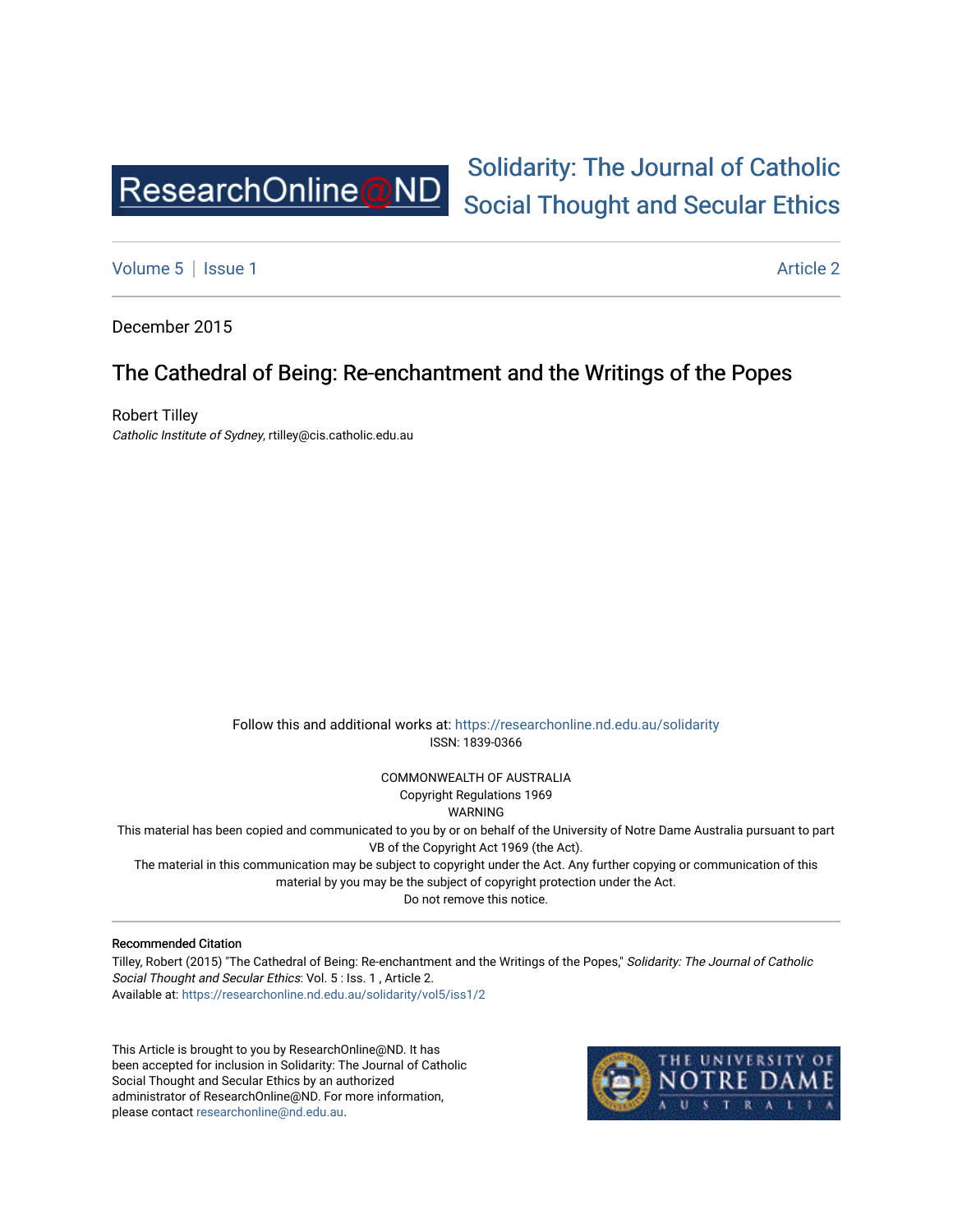## The Cathedral of Being: Re-enchantment and the Writings of the Popes

## Abstract

A rarely discussed issue that bears upon the topic of education is that which takes seriously the relationship between medium and message; how is the content of what is taught shaped by the way in which it is taught? It is a question of especial pertinence today when in all areas of pedagogy we find people advocating the use in education not only of computers but on-line access and the wonders of the virtual world as well. The argument of this paper, via the writings of the recent Pontiffs (and more secular authors with a philosophical and political interest in the area), is that the use of computers and on-line technology is deleterious to all education, but especially to Catholic education. This is because, while the understanding of real presence and mediation are fundamental to the faith, the idea of insubstantiality and friction-free immediacy are of a piece with virtual technology. As a medium of dissemination the latter cannot help but invest the content of the former with its understanding of presence. The paper also touches upon the economic factors at play in the use of virtual technology as well as the utopian hopes this technology gives rise to, hopes that are fundamentally inhuman and therefore at odds with the Catholic faith. The paper argues its point using the trope of fairyland and the opposition between, on the one hand, enchantment, and on the other, glamour.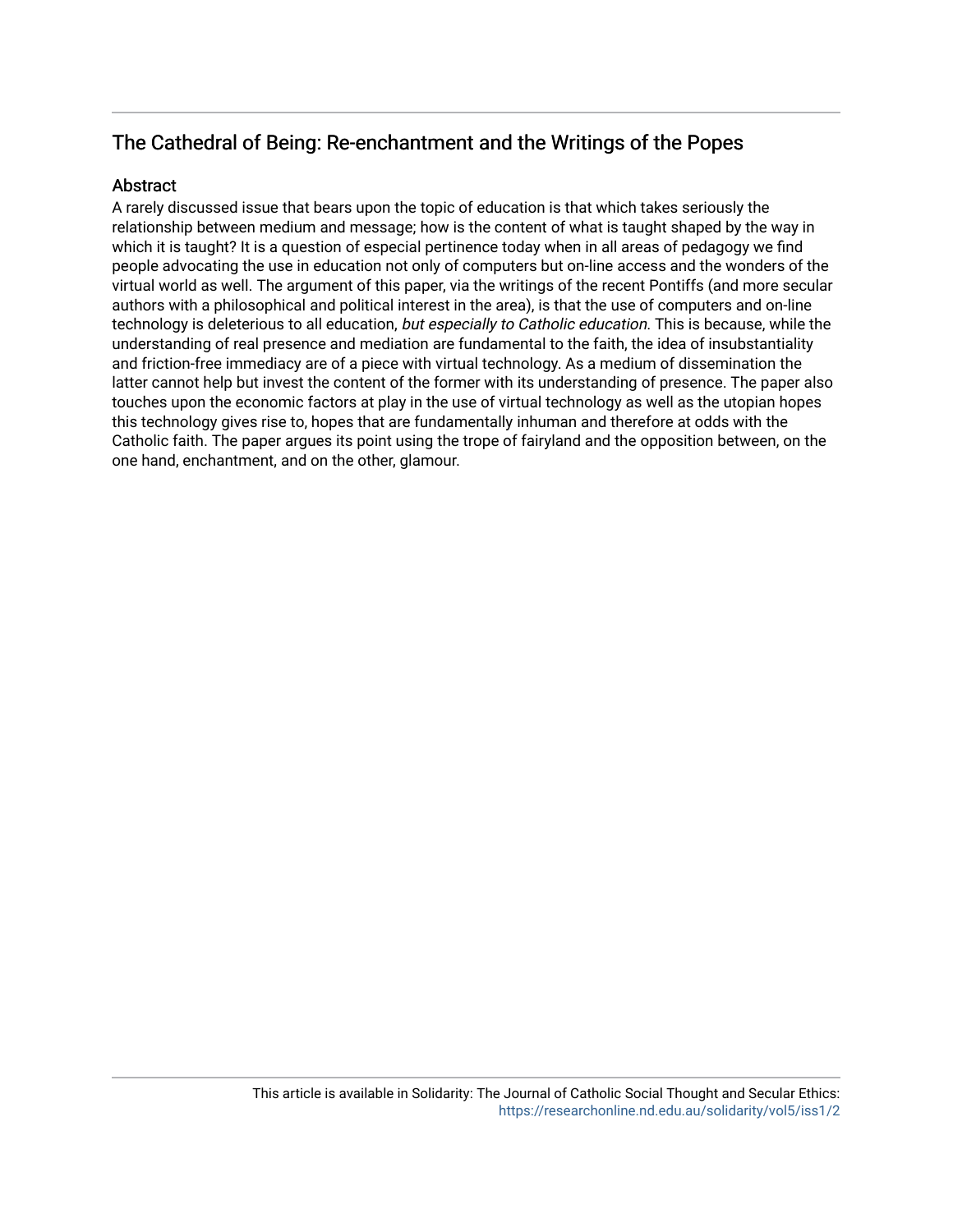## **The Cathedral of Being: Re-enchantment and the Writings of the Popes<sup>1</sup>**

Robert Tilley

## **I. On the Perils of Fairyland**

In the spirit of Occupational Health and Safety it might be apposite to open with a warning: if you happen to find yourself in fairyland do *not* eat or drink anything that is offered you for that is a sure way of being stuck there. But then again, some on hearing this will think that being stuck in fairyland would not be too bad a thing given the way in which the modern world, following the lead of Max Weber, has come to be defined by disenchantment.<sup>2</sup> Though it may sound like a tattoo parlour come to life, a land in which there are elves, Griffins, dragons, wizards, and of course fairies must represent for many, when compared to our disenchanted age, something of an ideal destination; a place of magic and realised delights, a place, in other words, where dreams come true!

This tendency to romanticise fairyland is a rather modern phenomenon, one might call it a case of urban wishful thinking for, if one reads the folk-tales, dips into the myths and legends, then it soon becomes clear that fairies and their companions are not very nice creatures; in fact, they are often malicious tricksters whose idea of fun is to lead a person into slavery then to madness and then, if not to death, then to despair. You could say that fairyland is synonymous with dissimulation; it promises a good deal but you soon learn it does not keep its word. It is cute but also nasty. If we were inclined to speak in a theological temper we might say that the effects of the Fall are felt everywhere, they even reach into the realms of folk-lore and fantasy!

We are misled on matters to do with fairyland and part of the problem is that when we think upon the topic of re-enchantment we think too much of things sentimental and aetherial; of wispy worlds made of mist and mossy groves peopled by the little-folk some with gossamer wings. Even heaven falls under this aetherial tone and, for this reason, we think of the world above as being less solid than that here below, as if to be insubstantial were a necessary description of what it is to be spiritual and romantic.

It is a strange way of understanding things for the reality is quite the opposite; compared to heaven *our* world is aetherial and peopled by shades, or as we might call them ghosts. It is the world to come that is the substance while we, even at our best, are its shadow. So it is that

**.** 

<sup>&</sup>lt;sup>1</sup> This paper was originally given as a talk in the crypt of St Mary's Cathedral, Sydney. It has been rewritten but the general structure, content, and thesis are the same. It is important to bear this in mind insofar as the attempt was being made to entwine the topic with the place in which the topic was being discussed, hence the reference to architecture at the end of the paper. It ought also to be noted that it was addressed to those whom it was assumed would already be sympathetic to the general tenor of the argument. The intent was to convince them of the need to take what it is that is agreed upon and to press it further, not least in respect of Catholic education. <sup>2</sup> Weber famously wrote: "The fate of our times is characterised by rationalisation and intellectualisation, and, above all, by the 'disenchantment of the world.' Precisely the ultimate and most sublime values have retreated from public life either into the transcendental realm of mystic life or into the brotherliness of direct and personal human relations" 'Science as a Vocation' (1918) in H. Gerth and C. W. Mills (eds.) *Max Weber: Essays in Sociology*, New York, OUP, 1946 (155). Weber's use of quotation marks shows that modernity and disenchantment was not an insight original with him, indeed it can be traced back to the eighteenth century German 'Storm and Strife' and the Romantic response to French rationalism. In the nineteenth century Marx argued that disenchantment was a result of the rise of the bourgeoisie and Capitalism.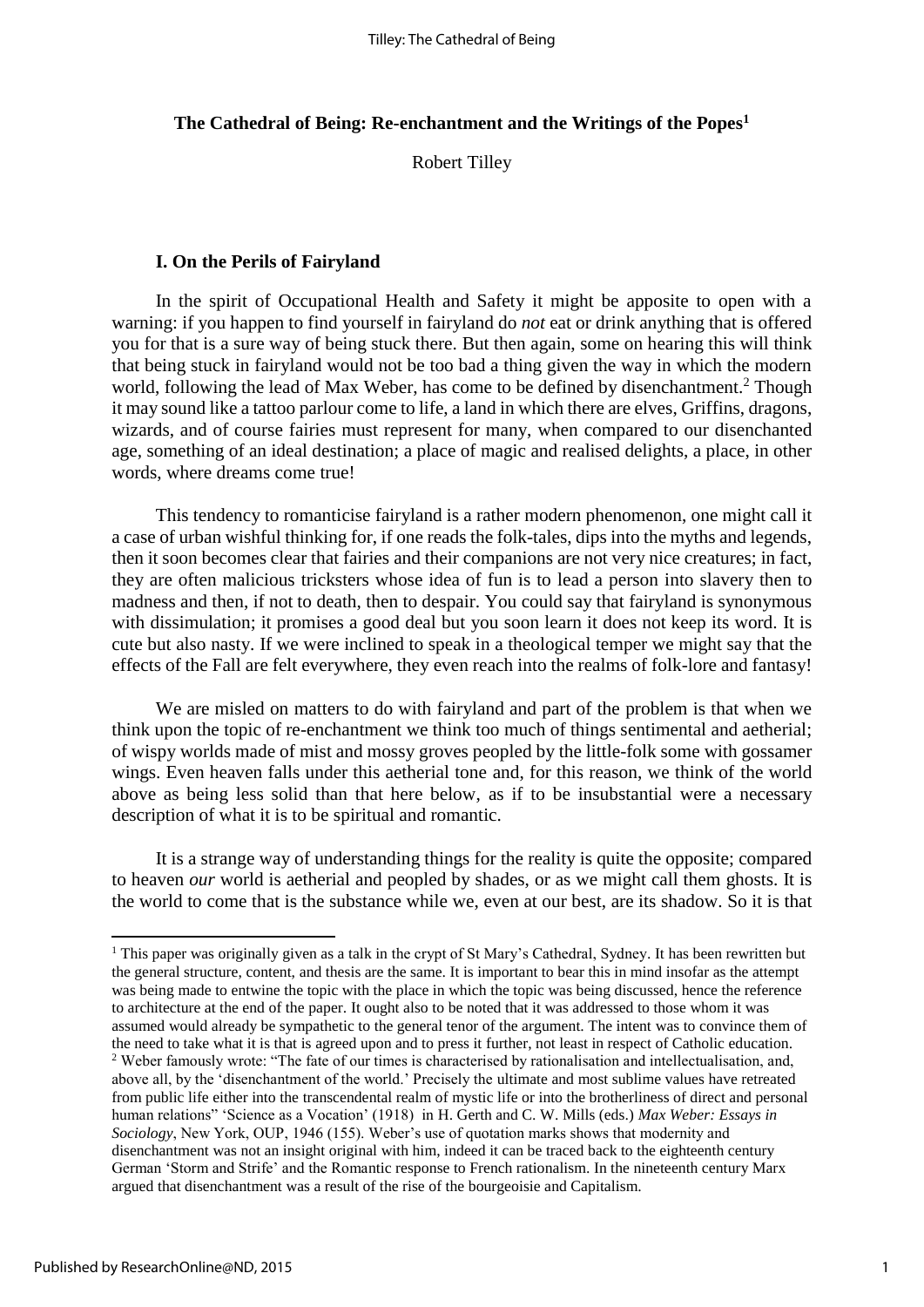when, in *Revelation*, the New Jerusalem comes down to earth it is described in an enchanting way for it is depicted as being the very opposite of wispy and cloud-like; it is a city made up of diamonds, jewels, gems, and sapphires - which is to say of hard, sharp, and solid things.<sup>3</sup> It is a view especially apparent in medieval and renaissance art (as well as early modern art), where the painting depicts a scene in two basic registers: the events below, here on earth, and then those that correspond to them above, in heaven. Even though the two registers may, at times, be separated off by clouds, those clouds only serve as something of a border, they serve to *distinguish* the two realms and not to *define* them. The important point is that both the 'above' and the 'below' are depicted in a solid and definite manner, indeed the 'above' is at times, it might be argued, the more solid of the two registers. The sense is of the ultimate harmony of the two registers, one in which, to follow the lead of *Revelation*, the Jerusalem from above and the Jerusalem below are brought together in a union that perfects both. The perfection of all that exists – we might say, the fullness of the very *beingness* of things – is characterised by the integrity of identity that is, I would argue, the real definition of solidity.

## **II. Anti-Essentialism and the New Gnosticism**

This side of the fall the temptation is to succumb to what Popes John Paul II, Benedict XVI, and now Francis have referred to as being a new 'Gnosticism'.<sup>4</sup> Whatever else this term denotes it refers to the way of thinking that has come to dominate the modern mind, both in its more rarefied philosophical and scientistic forms as well as its cultural forms (both high and low).<sup>5</sup> Informed as it is by a rejection of metaphysics it also expresses, albeit in a dissimulated fashion, the hatred of things material not least of the flesh, to be more precise in distaste for embodiment.<sup>6</sup> My argument is that it is this 'Gnosticism' that instantiates the disenchantment of the world, a disenchantment that is often made synonymous with modernity. And it might be said that this disenchantment is expressed not only in a loss of belief in a transcendent God (something that is an obvious point to make) but, following on from that, a loss of belief in matter itself!

Foucault famously remarked that the Death of God meant the Death of Man, but we can press this further, it also means the Death of Matter such that all becomes progressively immaterial for all, it is hoped, will become virtual.

<sup>3</sup> *Revelation 21:9-21*.

<sup>4</sup> Pope Francis Apostolic Exhortation *Evangelii Gaudium* (2013) para. 94. Francis ties this new Gnosticism to a "self-absorbed promethean neopelagianism" (para. 94) and to the free-market culture (para. 54) that goes hand in glove with a "spiritual consumerism" (para. 89). In his book *Crossing the Threshold of Hope* (London, Jonathan Cape, 1994), in the essay 'Buddha?', John Paul II addresses the popularity in certain theological and cultural quarters (not least New Age) of a "negative soteriology" (85) by which he meant that notion that to be saved one must break all ties with this world, this reality, too go within and, thereby, to even negate oneself. These are, he wrote, simply a revival of "Gnostic ideas" (89) which have always haunted Christianity (89-90), though one might more properly say that they have always been parasitic upon Christianity.

<sup>5</sup> *Communio*, in its 1997 Winter edition, devoted itself to discussion on this very topic and that in respect of contemporary Catholic theology. Two essays in particular bear upon this paper: M. Figura 'Gnosis and Gnosticism: A Renewed Challenge to the Church'; and K. Schmitz 'The Transfiguration of Gnosticism in Late Enlightenment German Thought'.

<sup>6</sup> Joseph Ratzinger wrote in his 'Faith, Philosophy and Theology' (*Communio*, 11.4, 1984) "We must take a position against the common opposition to metaphysics, which today appears as the only real bond which joins philosophy and theology" (357). It is this rejection that informs what he refers to as the "Gnostic" turn (362). "Faith," he writes, "does not threaten philosophy but defends it against the pervasive threat of gnosis" (362-3). In his book *Truth and Tolerance* (San Francisco, Ignatius Pr., 2004) Ratzinger argues for the continuity between the anti-metaphysical strains in Kant's philosophy and the New Age movement (126-137). This ultimately expresses itself in a desire for the irrational, one in which the autonomous self wants to be rid of itself by aspiring to become one with impersonal energy (127).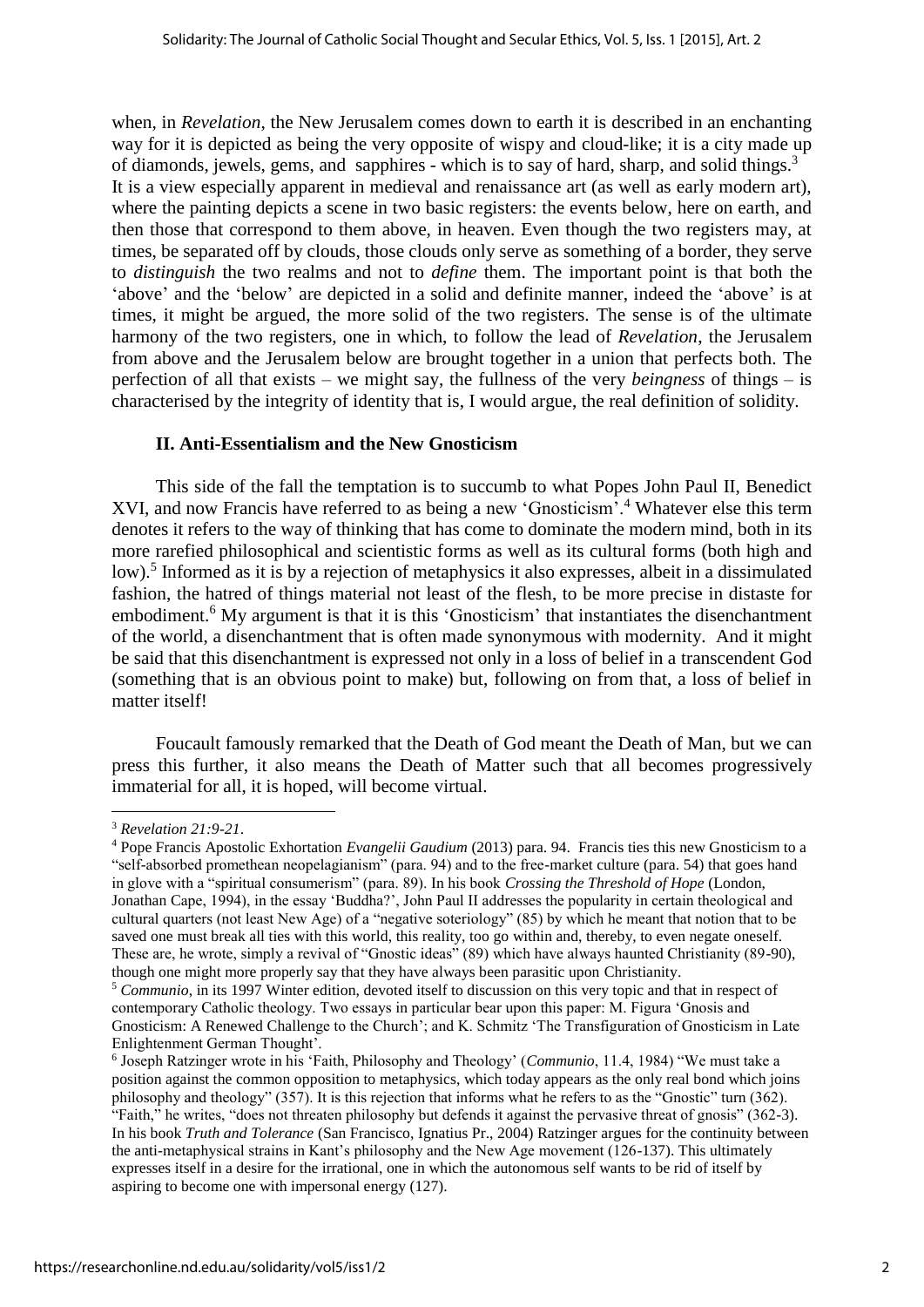For all its affirmation of materialism the modern world hates those limitations consequent upon matter, thus it works to craft matter so that it will become plastic and malleable, subject to our wishes and desires, and this hatred is expressed in the ever-increasing desire to merge the real and virtual worlds.<sup>7</sup> We might say to annul the borders between hard and soft copy. So much has this come to be the case that it is held to be a given that there is, in fact, no real distinction to be made between what is real and what is virtual.<sup>8</sup>

The virtual world is a world oriented by our *immediate* desires towards the goal of an *immediacy* of response, insofar as that which one wishes for is *immediately* made available, this being the market standard by which value is judged.<sup>9</sup> In a world where the real and virtual are made one there is no friction to slow the flow of 'wishformation' (to coin a neologism) - as soon as one wishes for something there it is! *This* is fairyland, but it is the very opposite of enchantment; indeed, it is antagonistic to enchantment. *This* is the world of magic and alchemy made real, where all the elements are subject to the will and desires of the magician. *Here* there is no fixed meaning for all is subject to the arbitrary whims of the one who calls the shots. In fact there is *no* meaning for all is open to manipulation and thus to trickery – it is a world constituted by a Hermetic ontology where all is informed by the constant play of seeming and change. It is the world of Ovid's *Metamorphoses* on speed.

Both John Paul and Benedict in their official papal pronouncements, as well as in their scholarly and more personal writings, warned of the dangers to humanity of falling under what they called a "technocratic logic."<sup>10</sup> Through our technology all is possible, we are able to "manipulate all [*things*]" and thereby "seize control of the world."<sup>11</sup> We can dominate creation by having everything, including human life, fall subject to a technocratic and mathematical logic. It is a Gnostic way of thinking for beneath all its rhetoric of affirming life it despises life, it loathes existence, it wants to be quit of friction for, whatever else friction does, it reminds us

<sup>7</sup> E. Voegelin argues that the 'Gnostic' like malleability of reality is endemic to Modernity and informs a good deal of its political theory. See his essay 'Ersatz Religion: The Gnostic Mass Movements of our Time' in *Modernity without Restraint* (Vol. 5 of his Collected Works), Columbia, Uni. of Missouri Pr., 2000. The "central importance of the question of immanentization" that characterises Modernity is that of being able to do away with the very beingness of things: "All Gnostic movements" share in "the project of abolishing the constitution of being...Of altering the structure of the world" such that a "new, satisfying world arises" (305). Coming from a different perspective Jean-François Lyotard in his *The Postmodern Condition: A Report on Knowledge* (Manchester, Manchester Uni. Pr., 1984, fp. 1979) wrote: "Modernity, in whatever age it appears, cannot exist without a shattering of belief and without discovery of the 'lack of reality' of reality, together with the invention of other realities" (77).

<sup>8</sup> Or as Jean Baudrillard famously put it there is no distinguishing between the real and the 'simulacrum' (*Simulations*, New York, Semiotext(e) Inc., 1987). This is because metaphysics and God are no longer to be countenanced (3) for only the "simulacrum exists" (8). Disneyland is honest and real, all else is a disguise that conceals the simulated nature of all that is (25).

<sup>&</sup>lt;sup>9</sup> "Once a man is not able to know truth in itself, but only the usefulness of things for this or that end, then use and consumption will become the measuring stick of all deed and thought; thus the world is nothing more than 'material for praxis'" J Ratzinger 'Interpretation, Contemplation, Action: Considerations on the Task of a Catholic Academy' *Communio* 13, Summer, 1986, (145).

<sup>&</sup>lt;sup>10</sup> John Paul II *Fides et Ratio*, 1998 (para. 6). See too Benedict against the "technocratic ideology so prevalent" today" in *Caritas in Veritate*, 2009 (para. 14). "The technological way of looking at the world is free of values. It searches for what it can do, rather than what it ought to do...What one is capable of doing, one is also permitted to do; this is, for the most part, the way people think today" J. Ratzinger 'Christian Faith as the Way: An Introduction to Veritatis Splendor' *Communio* 21, Spring, 1994 (200).

<sup>11</sup> J. Ratzinger *In the Beginning*, New York, T&T Clark, 2005 (fp. 1986) pp. 29, 41. *Caritas in Veritate* (para. 17, 51)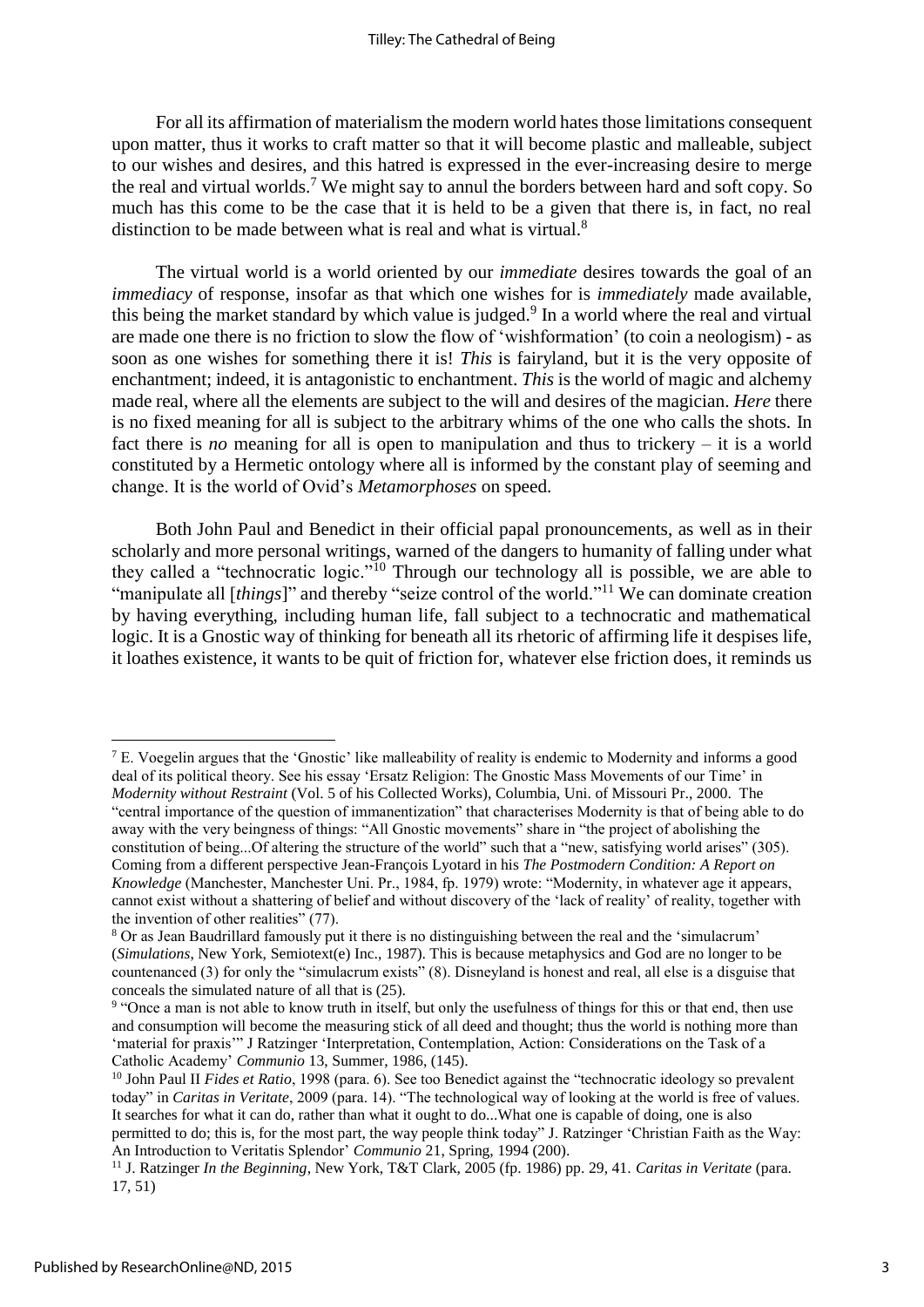that there is a world outside of us that imposes itself on us – and this reminds us that we exist.<sup>12</sup> It is this hatred, Benedict wrote, that constitutes the "disenchantment with creation."<sup>13</sup>

It is the hatred of friction and the concomitant imposition of reality that informs what John Paul II wrote concerning the 'Culture of Death' in his encyclical *Evangelium Vitae* (1995). Here, the hatred of existence is expressed in the killing of the most vulnerable and thus the most dependent and thus the most imposing. After all, the unborn, the elderly and those too ill to care for themselves are an impediment on those expected to care for them; the vulnerable represent friction, obstacles to the wishes of those better placed. Above all else the vulnerable represent the real and the solid – they represent the objective *thereness* of that which refuses to be subsumed into the world of manipulated simulation.<sup>14</sup>

Elsewhere, John Paul wrote that everything (including "human nature") has become devoid of any sense of "given reality"; rather is all creation understood to be a "product of our thought" and the ideal is that all can be freely formed and changed and that by reference to market forces.<sup>15</sup> The goal of our world is that through the combination of our technology and the market economy we can and will transform the world into a place of illimitable freedom and plenty where each self will become its own self-contained cosmos. In the absence of metaphysics proper the hope for the New Jerusalem becomes a hope for a world made virtual and plastic. With due qualification we might put it like this, St John's *Revelation* elides with Ovid's *Metamorphoses*.

For the pontiffs the new Gnosticism is based upon and informed by the rejection of metaphysics, particularly Thomistic metaphysics.<sup>16</sup> This is especially evident in the way antiessentialism has become something of a truism to be accepted by all who want to be understood as contemporary and even progressive. All forms of identity – sexual, familial, religious, political, cultural, or otherwise – are held to be polymorphous, liquid, ever-changing, and it is our computer technology, our *virtual* technology, that best corresponds to this. So it is that following on the heels of genetic modification, eugenics, and the hope for and investment in the development of hybrid and cyborg technology, there is the almost religious hope in a coming 'singularity' where the real and the virtual will merge.<sup>17</sup> The hope is that through

 $\overline{a}$ 

<sup>12</sup> *In the Beginning* (99).

<sup>13</sup> *In the Beginning* (95).

<sup>&</sup>lt;sup>14</sup> John Paul II wrote that man "is somehow reduced to being 'a thing', so too life itself becomes a mere 'thing' which man claims as his exclusive property, completely subject to his control and manipulation" *Evangelium Vitae* (1995, para. 22, see too para. 64).

<sup>15</sup> John Paul II *Memory and Identity*, London, Weidenfeld and Nicolson, 2005 (13). See too *Evangelium Vitae* para. 12.

<sup>&</sup>lt;sup>16</sup> John Paul II in the encyclical *Fides et Ratio* (1998) opposes St Thomas to the "immanentist habit of mind and the constrictions of a technological logic" (para. 6 see too para. 88). Thomism is contrary to pragmatism (paras 46 and 89) and the instrumentalisation of reason which is to say its reduction to being a mere utility (47). In sum, Thomism is the defiance of the so-called "end of metaphysics" (55).

<sup>17</sup> There has been not a few books extolling this theme, but by way of example see: M. Chorost *World Wide Mind: The Coming Integration of Humanity, Machines, and the Internet, New York, The Free Pr., 2011.* Chorost writes of the growing "synergy between human beings and the internet" and that soon we will "become a single organism with entirely new powers," indeed a "new species in its own right" (11). Today, he writes, technology has been "dis-enchanting" for it has pulled people apart, but tomorrow it could be "enchanting" pulling people together (16); Ray Kurzweil is probably the most enthusiastic proponent, see his *The Singularity is Near: When Humans Transcend Biology*, London, Penguin, 2005. Also M. Saylor *The Mobile Wave: How Mobile Intelligence will Change Everything*, New York, Vanguard Pr., 2012. Mobile technology, writes Saylor, "transforms from a 'solid form' to a 'vapour form'" (9) Physical objects are slowly becoming "software" (ix). We will live in a friction free world for in cyberspace "where software lives, there are no laws of physics to provide an anchor" (14). For a criticism of this line of thinking by one who was there at the beginning of the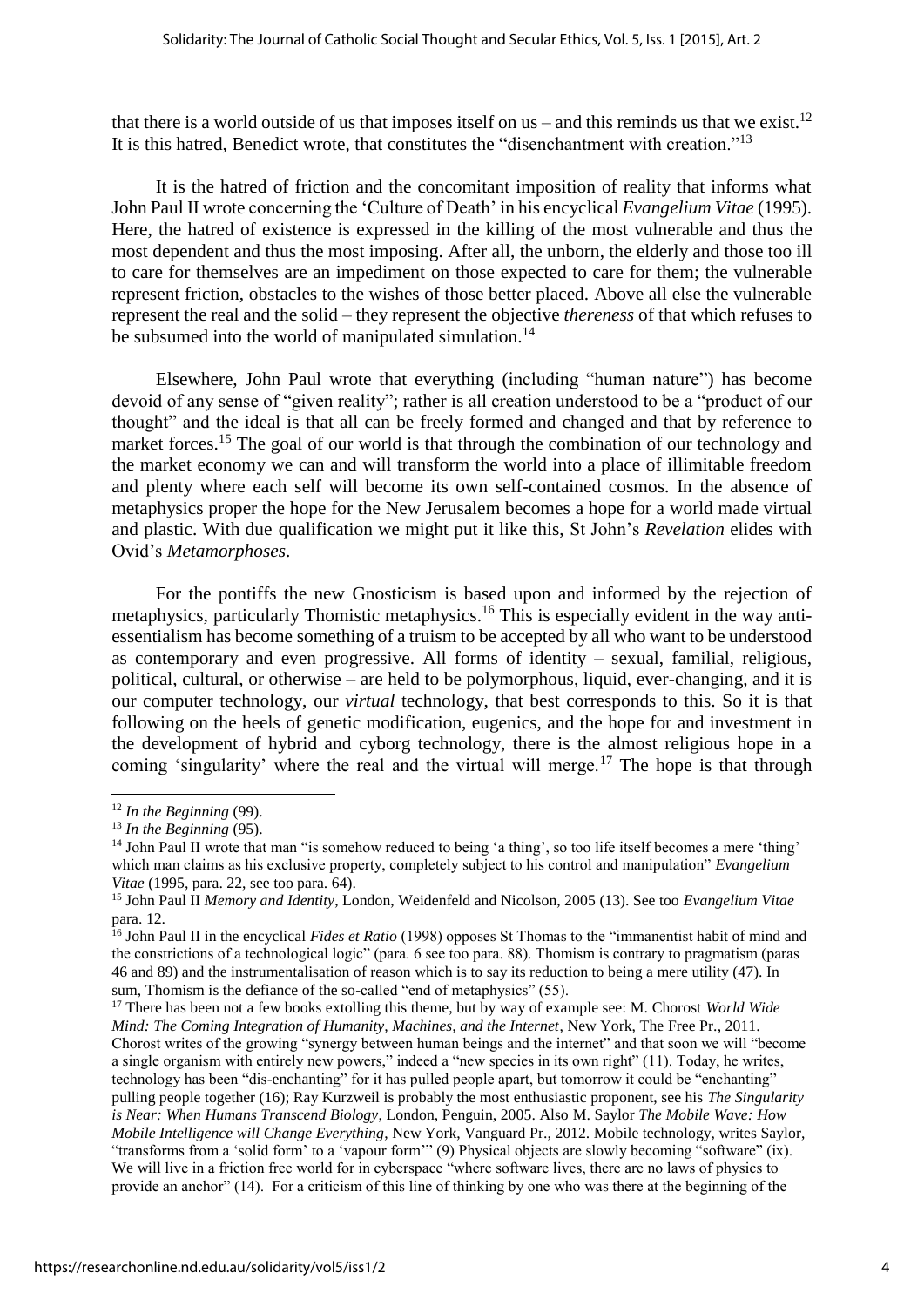biotechnology and nanotechnology all matter, including flesh, will become plastic and malleable, conformable to the wishes of the consumer.<sup>18</sup> It will be the pro-choice world par excellence! It is a world, as John Paul noted, that is inextricably tied to and informed by "a market-based logic."<sup>19</sup>

It is not too difficult to see that the vision of the world made virtual, which is to say the world become fairyland, is, when all is said and done, the world become a market. A world fit for consumption, a heaven for avid consumers. To borrow from John Paul II, it is a world where "*everything is negotiable, everything is open to bargaining*" <sup>20</sup>; where the "values of being are replaced by those of having"<sup>21</sup>; Where man "seems to see no other meaning in his natural environment than what serves for immediate use and consumption."<sup>22</sup> As with magic, we can, just by wishing for what it is we want, fulfil our immediate desires!

## **III. The Paradox of Modern Materialism**

In the tale that is Modernity there is something of a paradox, which is appropriate for in many of the myths and folk tales the story often turns on a paradox one that often segues into irony. Thus, a man wishes for gold and ends up only able to touch gold for everything he touches turns to gold. The theme this paradox embodies may be hackneyed but it is so because it has lasted, and it has lasted because it is true: *be careful what you wish for as you might get it*. You want a world in which your wishes will come true, where nothing interposes itself between your desires and their being answered to, where everything shapes itself to your will? Better to wish that this world never comes about!

The paradox in the story that is Modernity turns upon its assertion of materialism and what it thought would be a concomitant realisation of freedom.

In the main Modernity can be said to be the rejection of transcendence proper, a view of things that holds that all that exists can be explained by way of immanence – which is to say by way of a closed system. The cosmos is self-sufficient, if only theoretically so, and thus selfexplanatory. Although from Nominalism on through to Deism lip service might be paid to transcendence, it is clear that the dominant current was that which carried thinking to a more

virtual craze (indeed he coined the term 'virtual reality' among other key computing terms, see Jaron Lanier *You Are Not a Gadget: A Manifesto*, London, Penguin Books, 2011.

<sup>18</sup> John Paul II observes in *Evangelium Vitae*: "Nature itself, from being *mater* (mother) is now reduced to being 'matter' and is subjected to every kind of manipulation" (para. 22). M. Saylor in his book *The Mobile Wave* writes that the cyber-world into which everything solid is morphing is synonymous with the free market (15-18, 55-59, 67-71). Furthermore, speaking like a true neo-liberal, Saylor observes that the only real impediments to capital in terms of globalised finance "are regulations and laws not laws of physics" (112) for the simple reason that the cyber world is free of any friction. A similar but more tempered approach is taken by the Nobel Prize winning economist Michael Spence in his book *The Next Convergence: The Future of Economic Growth*, New York, Farrar, Strauss and Giroux, 2011.

<sup>&</sup>lt;sup>19</sup> John Paul II *Fides et Ratio* (para. 46). Benedict writes of this entwining of technology and globalization: "The process of globalization could replace ideologies with technology, allowing the latter to become an ideological power that threatens to confine us within an a priori that holds us back from encountering being and truth." We would only ever find meaning that is "of our own making" *Caritas in Veritate* (para. 70). Others share much the same view, see J. Tomlinson *Globalization and Culture*, Cambridge, Polity Pr., 1999. Tomlinson traces out how the rhetoric of community and programming is the language of Global Capitalism.

<sup>20</sup> John Paul II *Evangelium Vitae* (para. 20).

<sup>21</sup> *Evangelium Vitae* (para. 23).

<sup>22</sup> John Paul II *Redemptor Hominis*, 1979 (3:15). Ratzinger noted that when economic liberalism and freemarket theory rules this expresses the uncoupling of man from any given nature, transforming him thereby into " a product planned according to one's pleasure" *The Ratzinger Report*, San Francisco, Ignatius Pr., 1985 (84).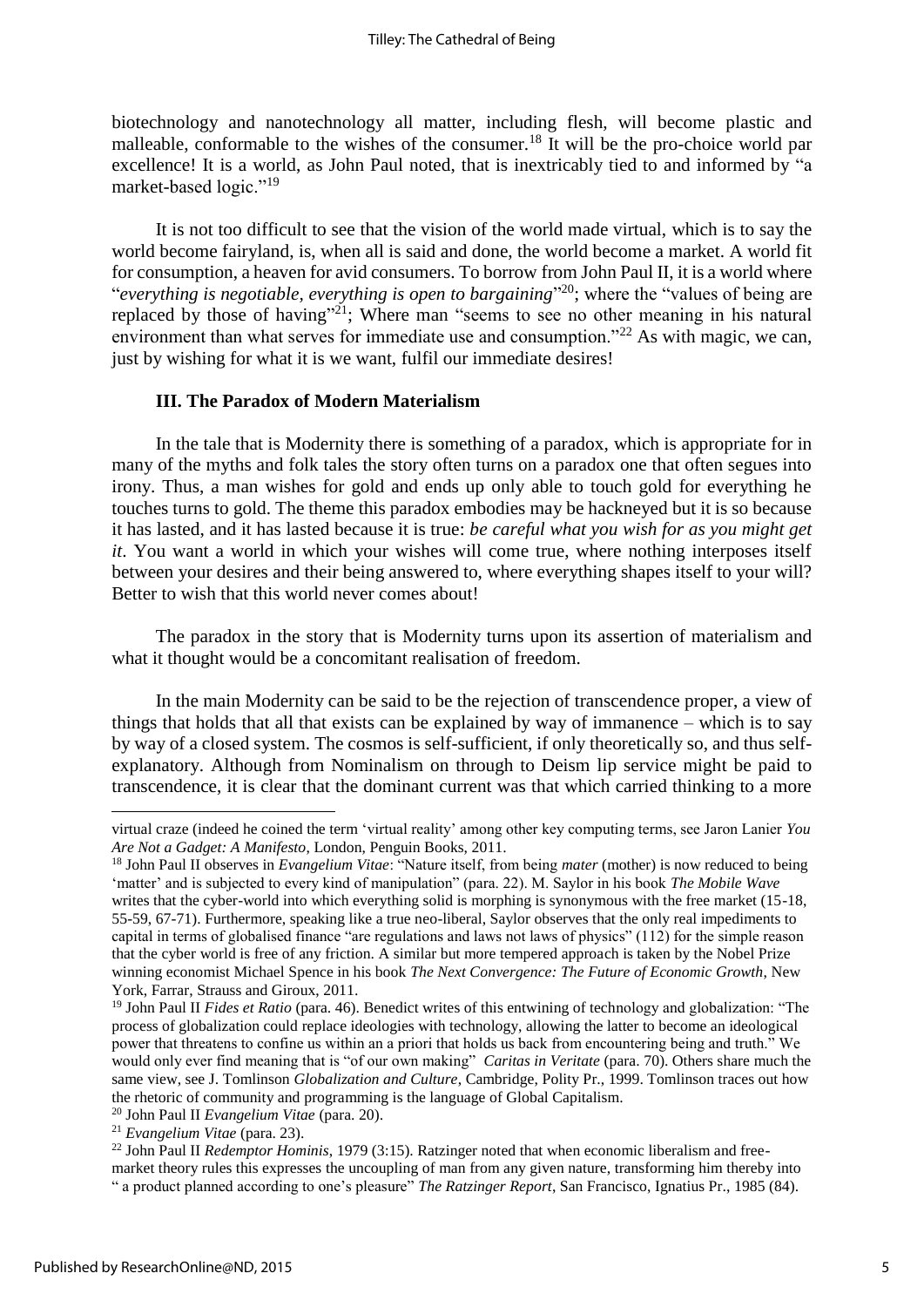'mechanical' and reductionist way of explaining things. Soon enough the claim came to be made, if only by those thinkers who felt less need for discretion, that Modernity was, in its empiricist and rationalist (and later idealist) manifestations, materialistic. For this reason natural philosophy (or as we call it today, 'science') was free from the need to take into account any transcendent factor.

It can be argued that the principle objection to be made against a materialist position is that it is rather difficult to know what in fact is meant by 'matter'. As Modernity has given way to postmodernity or the less contentious term 'Late-modernity' the definition has become no clearer. Indeed, it is rare indeed to find any commentator from any discipline actually address the question of the definition of matter in anything like a clear and thorough way. Certainly there are descriptions of how matter *behaves*, and mathematics fills this need more than adequately so, but as to what matter *is*, well that question is left hanging. It is a question made all the more difficult to answer today what with a century at least of findings and theorising in both physics and cosmology that are, too put it mildly, rather odd.

Is matter what rocks are made of? What gas is made of? What water is made of? What particles are made of? What it is gravitational waves left over from the Big Bang are made of? What field events are made of? What genes are made of? What the brain is made of? What consciousness is made of? What subjectivity is made of? What dispositions are made of? What all these things and more are made of? If the answer is yes to these questions, then it is understandable that we might be suspicious that the term 'matter' is little more than a disguised synonym for 'everything'?<sup>23</sup> And if this is the case then we might conclude that the term is meaningless for the statement 'matter is everything' simply translates into the tautology 'everything is everything'. We would, however, be too hasty to dismiss the term outright for there is, in fact, one aspect to it that is not tautological. Whatever else the term 'matter' might mean to those who have made a virtue of their being materialists, it means *non-transcendent*. Hence, often the more meaningful term 'monist' is used instead of 'materialist'.

The sting in the tail of this story, the place that paradox turns to irony, the turn that hints at the moral, is that as Modernity grows increasingly non-transcendent, as it grows increasingly

 $\overline{a}$ 

<sup>&</sup>lt;sup>23</sup> A good example of this can be found in the philosophy of consciousness. Take by way of example the theories of John Searle as delineated in *The Rediscovery of Mind* (London, The MIT Pr., 1992). Searle is an atheist – or at least at the time of the writing of this book he was – but opposes the 'nothing-but' reductionism of writers like Daniel Dennett and David Armstrong who argue that mind is nothing-but-brain. Searle's argument is that what these philosophers do not recognise is that there are different material systems, hence there is a firstperson order of matter and a third-person order, such that it is equally true to say that consciousness is one form of matter and so too a rock. Searle certainly has the better of the argument with people like Dennett only he doesn't seem to realise that this line of thinking cannot help but lead back to panpsychism. That is, the philosophy often associated with forms of pantheism that argues that all matter is conscious. On how widespread this theory has been in Western philosophy see D. Skrbina *Panpsychism in the West* (Cambridge, The MIT Pr., 2005). Panpsychism and its cousin 'panentheism' were entwined with the rise of the immanent, that is to say anti-transcendent, philosophy-theology of pantheism from Spinoza on. Indeed, pantheism used to be called 'Spinozism' in the eighteenth century, see T. McFarland *Coleridge and the Pantheist Tradition*, Oxford, Oxford at the Clarendon Pr., 1969. Recently, Galen Strawson in his essay ' Real Naturalism' in *The London Review of Books* (26/9/13) has argued for the credibility of panpsychism over other forms of monist materialism. I would suggest that panpsychism will be the philosophy and theology that the Church will have to confront in the near future for blended with environmental mysticism and forms of scientism it will seem to many to be the answer a disenchanted world has been looking for. Although there is nothing new about panpsychism there is, I think, a new component to this philosophy today. When we read the likes of Ray Kurzweil the advocate of the coming singularity he, and others, argue that *we will create* a panpsychic world for through our merging with the virtual world and through nanotechnology we will infuse matter with spirit. That is, if matter is not panpsychic now then it will be soon enough and that through our technology!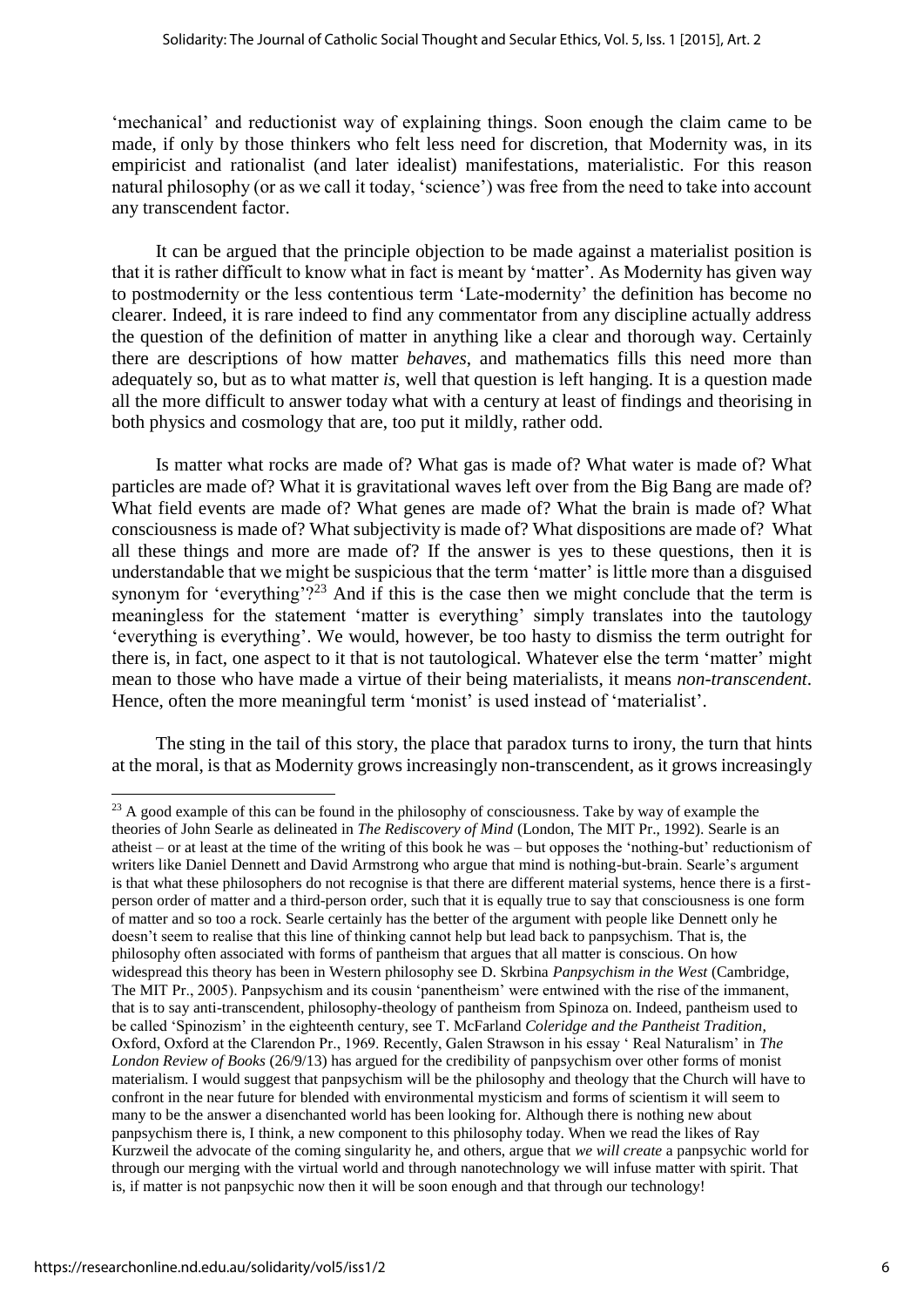'immanentistic' and in *this* sense materialistic, *matter becomes correspondingly less material*. By this is meant that matter becomes less and less solid, less and less fixed, less and less a given such that it loses what we might call *thingness* and, as noted above, it loses its *thereness* as well! With the death of metaphysics and the death of God and the death of the author and the death of the subject and the death of man, one more death can be added to the list of Postmortemism's casualties, the death of matter. There is a loss to matter's integrity and to its identity proper and matter becomes 'non-thing in non-place'.

Matter becomes increasingly less material, becomes more like a mathematical code, and thus it comes to resemble, more and more, the virtual world we have set ourselves to create. $^{24}$ That *we* might be the principle agents of this loss of solidity is by the point, after all if there is no transcendent reference to be appealed to, then humanity and consciousness are likewise matter, hence we are that matter that works on matter to make of matter something all the more plastic and malleable. Materialism ends in the loss of the very materiality of matter and we, it seems, are the principle means of that loss. We are the means by which the cosmos becomes fairy-land!

In all its long ages and complex history the cosmos has led up to us, not as the Anthropic Principle might have it so that the cosmos, through us, can know itself, but rather to have us render it immaterial. When man set about building the tower of Babel in order to reach up into the heavens, it was recorded that God said that unless he went down and put a stop to it what things would man not be capable of! Nothing, God observed, would be impossible for man.<sup>25</sup> Unless God comes down, which is to say, breaks open our immanentistic system we will dissolve all things including ourselves.

It is something of scholarly truism that Modernity is described as being the loss of enchantment insofar as the cosmos was once understood in a symbolic fashion but today it symbolises nothing except what we project upon it. Whereas the cosmos was once replete with meaning, deferring to God, now it becomes mere stuff that defers only to the wishes of those who have the power to shape it to their own ends. Whereas prior to Modernity *being* was as semiosis in that all creation signed that which was other to it, with the rise of Modernity *being*  signs nothing except a nature that, being empty of inherent meaning, can be shaped to whatever end one wants to shape it. The sign only ever signs itself hence all is increasingly understood to be simulation. From being other-referential *being* becomes self-referential. With the loss of transcendence, meaning and *being*, is and ought, are separated one from the other and then all are collapsed together falling now under the logic and dictates of pragmatism and utility and their handmaid positivism.<sup>26</sup>

<sup>&</sup>lt;sup>24</sup> This is the theme of the trilogy of the *Matrix* films. The telling thing is that though it may have been the case that the writers and director meant the trilogy as a critique of modern Gnosticism (though I am not sure if it was a critique or something of a recommendation) the popular response to it was to see it as descriptive of what could be an ideal world. The feeling that all is malleable, from memories and the sense of self through to the ability to shape matter and time, was a recurrent one up to the mid to late 2000s – one thinks of *Blade Runner*, *Total Recall, Vanilla Sky*, *Truman Show*, *Dark City*, *Minority Report*, *Synecdoche New York*, *Inception*, and other films besides. It might be argued that they express a deep cultural anxiety attendant upon this our hyperconsumerist age in that, like the financial market, everything is liquid and all is mere appearance. Beneath the appearance of solidity all is the void.

<sup>25</sup> *Genesis 11:6*.

<sup>&</sup>lt;sup>26</sup> Here would be the place to argue for a Christian concept of matter, one predicated upon and expressive of the nature of being as semiosis. This is to say that all created being defers as a sign to that which it is not, namely to God. Thus, all creation is semiotic in nature. This applies not only by way of teleological orientation, where time defers to eternity, but materially as well. All matter is per se symbolic (something that informed the exegesis of pre-modern Christian commentators) and it is in this sense that all creation is a text of God in that it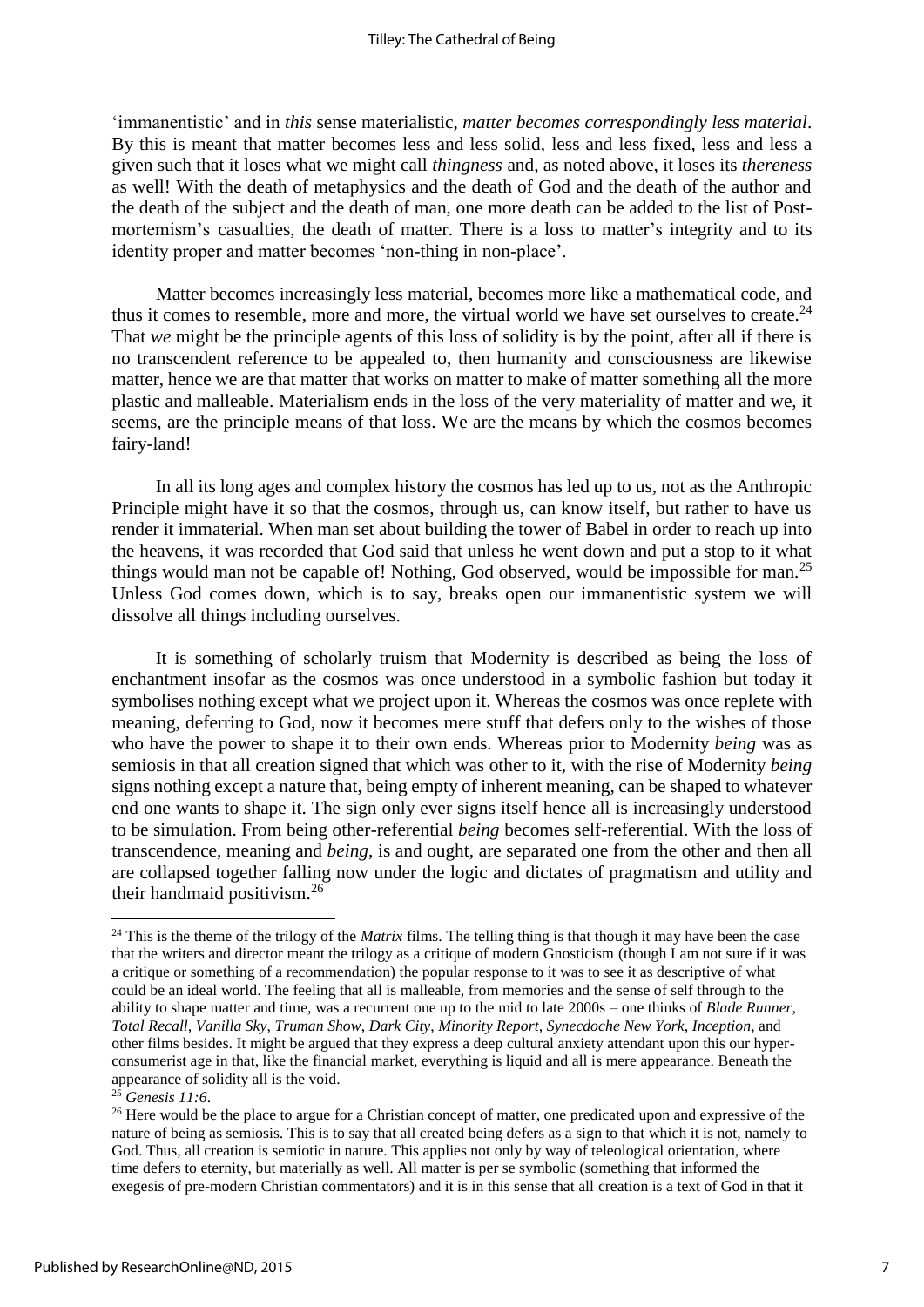Though we are well on our way, nevertheless, in the best tradition of the myths and folk tales, we are brought to a halt and, in order to journey further, we must answer a riddle. To us the Sphinx puts this question: which system is best suited to, best adapted to, best able to further this self-referential and plastic state of affairs? Playing the role of Oedipus we ponder a while and then the answer comes to us; the most pragmatic and successful of all immanent systems, the one that best accords with the anti-essentialism of Modernity, is *Capitalism*, and this, especially so, in its form of neo-liberal market theory and its attendant expression consumerism. If it is true that matter has become so much stuff to be shaped by our desires, then, without any question, the most successful system to answer to the demands of our desires, the one that offers up an endless array of consumer goods well, that is *Capitalism*. Capitalism is the economic and all-embracing philosophy that has turned our world into fairy-land! Everything that it touches, like some latter day Midas, turns not to gold but to liquid; no rather to plastic – no, to insubstantial ether with gossamer wings to boot! As Marx and Engels famously put it in *The Communist Manifesto*, "All that is solid melts into air."

In fairyland every wish is granted, every delight is promised, magic reigns and magic makes everything easy; ask for it, believe with all your might that you will get it, believe as strongly as you can, and it shall come to you!<sup>27</sup> In fairyland there is every inducement to succumb to temptation – but as was noted at the outset of this paper, you would be well advised *not* to eat or drink anything given to you.

Every ideology operates by inculcating the notion that resistance is futile; only the myths and folk-tales had another tale to tell, one that *was* about resistance because it was about renunciation and even suffering. The hero or heroine would resist the siren song of their desires and the promises that their wishes would all be fulfilled. They would steel themselves against temptation. Now here's the thing, here's the important distinction to make: it was not enchantment that they resisted but *glamour*. The work of enchantment was to free oneself from fairyland, from the glamour that would enslave one.

## **IV. The Charm of Glamour**

1

'Glamour' is the effect a spell has when it enslaves a person.<sup>28</sup> The spell often works by way of playing upon one's desires, seducing one into a drugged-like state where, by reason of

<sup>27</sup> This is the reasoning that informs New Age and New Age is the spirituality of Capitalism *par excellence*. By way of example see Helen Schucman's *Course in Miracles* (a series of courses from 1965 through to 1972, later published in 1975), Neal Walsch's series *Conversations with God* (hailing from the 1990s) and Rhondda Byrne's *The Secret* (from 2006), the latter having been promoted by no less a figure than Oprah Winfrey. The principle being that we are all God and as God is all the universe then we are also the universe, we only need to realise it and if we want something then we need only learn to want it with zeal and ask for it from ourselves and we will have it! See the comments in the Pontifical Council for Culture and Pontifical Council for Interreligious Dialogue *Jesus Christ the Bearer of the Water of Life: A Christian Reflection on the 'New Age'* (2002) especially 6:1 'Create your own Reality'. It concludes on this matter by noting that the 'transcendence' promised by New Age is not what a Christian might understand by it: the "fundamental difficulty of all New Age thought is that this transcendence is strictly self-transcendence to be achieved within a closed system" (6:1). One could argue that this applies to a good deal of Western philosophy and spirituality and not just New Age. <sup>28</sup> C. Dyhouse in her book *Glamour: Women, History, Feminism* (London, Zed Books, 2011) cites the Oxford English Dictionary to the effect that 'glamour' meant a "delusive charm, and was used in association with

defers for its meaning to its author, God. To the degree that matter is divorced from this its proper nature, that it is made to be 'mere stuff' the meaning of which is imposed by us, to this degree it falls from being and loses its integrity and thus solidity. Matter becomes synonymous with formlessness and in our age it becomes a means to plastic virtuality.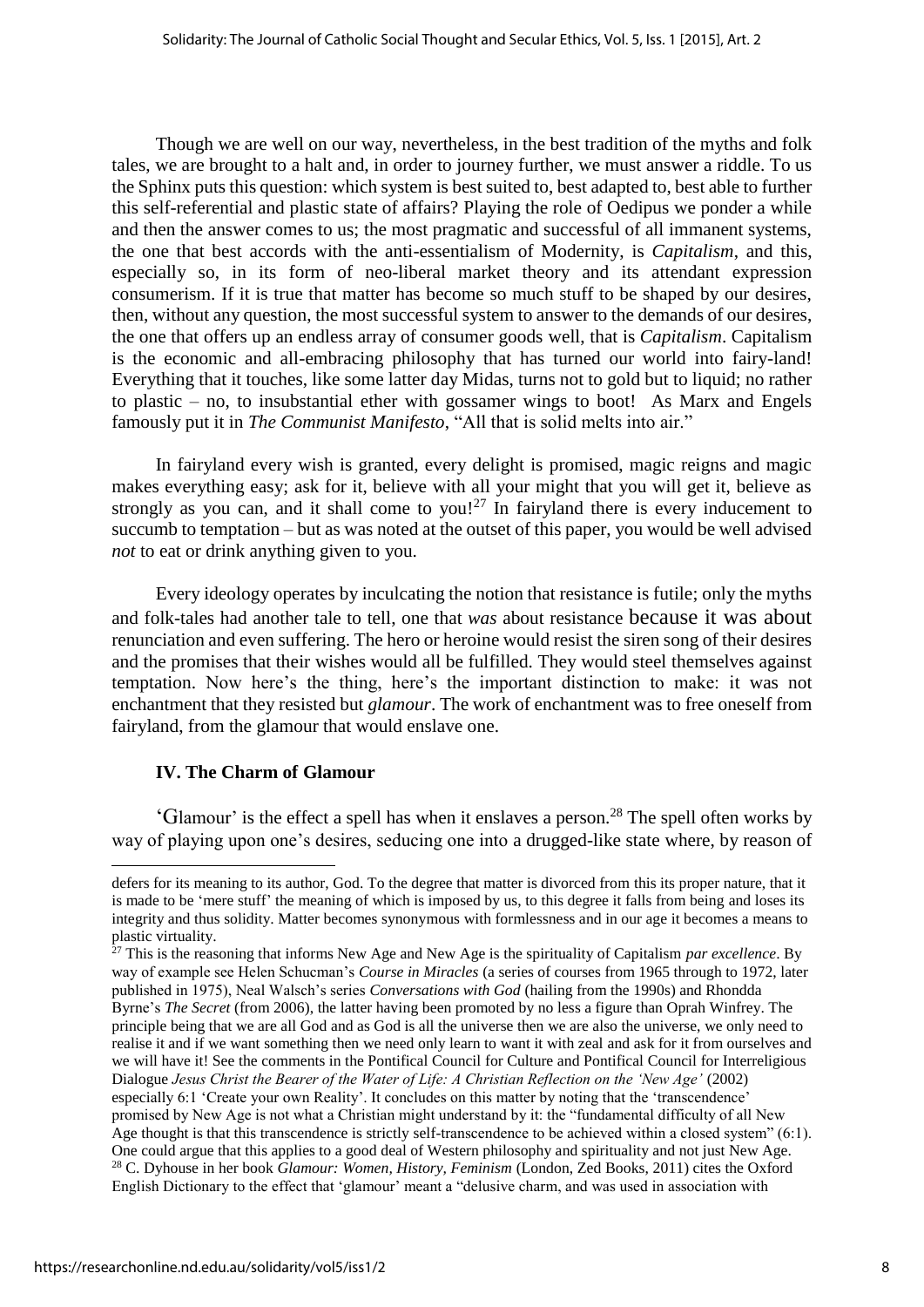being unable to reason, one ends up passive and vacant, one's will controlled by other forces, kept under the spell by the promise of even greater pleasures.

Celebrity culture is glamour, properly so, and thus it expresses most clearly the power of fairyland. We live in a land where human beings become brands and willingly sell themselves, debasing themselves in order to gain the status of a celebrity. They make of themselves something immoral, justifying this by labelling their behaviour 'transgressive' when, in fact, it conforms to all the dictates of the market. So it is that overcome by glamour they accept their status as a standardised product, losing their soul in the process, a loss that is evident in the fact that they have become clichéd and risible; they become insubstantial. Most wondrously of all this is done in order to be admired by others *who think it a good thing to desire a similar fate!*

In a world of glamour all is effortless and easy; you are free from obedience to codes of morality or doctrine, free from the demands of chastity – free from essence such that you can be whatever it is you want to be, though strangely enough you only ever end up wanting to be like another 'glamoured' celebrity. Glamour operates where matter is made immaterial and the goal is to become insubstantial. Glamour is a world made of magic in which all is virtual and thus friction free, where you can get what you want simply by wishing it to be so. What promises glamour makes! On offer is a virtual world where technology will not only answer to your every desire it will, if your passions happen to be lagging, provide you with the means to feel again the desires of your youth! It will both provide your fantasies *and* fulfil those fantasies, you will have to do nothing yourself except sit back and be entertained. There will be a 24/7 immediacy where no other real human is needed to mediate an answer to your passions – it will be just you and your cyborg; a world made fit for technologically facilitated masturbation.<sup>29</sup>

But strip the glamour away and *this* is what you are left with: the market in souls made plastic and inane. When Marx and Engels wrote that "All that is solid melts into air, all that is sacred is profaned" they could have been talking of fairy-land, only they were referring to the process by which Capitalism dissolves all meaning and value except the value of capital itself (and even then there is always the ever present spectre of inflation to threaten capital value as well).

## *So what now?*

When Jesus said to St Peter that on him he would build his Church and that the gates of hell would not prevail against it, Jesus did not present a picture of the Church as an impregnable city on a mountain top besieged by the forces of hell; quite the reverse. The picture Jesus presented was of the Church on the move besieging and then storming the city of hell – *it is* 

**.** 

witchery and the occult." In the 19<sup>th</sup> century it came to mean that which is "dangerously alluring" such that it will lead one away "from virtue" (11). In the 1920s on it is used to describe the "magic of new technologies" not least those used in beauty products and associated with celebrity (20-26).

 $29$  The myth that those who pump the coming singularity promote is that the virtual world facilitates communication, hence the misleading term 'social media' a good example as any of double-speak. See the criticisms made by Andrew Keen in his book *Digital Vertigo: How Today's Social Revolution is Dividing, Diminishing, and Disorienting Us* (New York, St Martin's Pr., 2012). The language of the "social", Keen writes, aims for a "radically transparent network of 'frictionless sharing'" (65), but in reality it fragments real social relations (66). The social-media helps create a plastic self that reflects "the perpetual flux of social media's myriad systems of information" (69). Keen's answer to this is, in my opinion, rather lame. He looks back to of all people John Stuart Mill and the hope in individualism (184).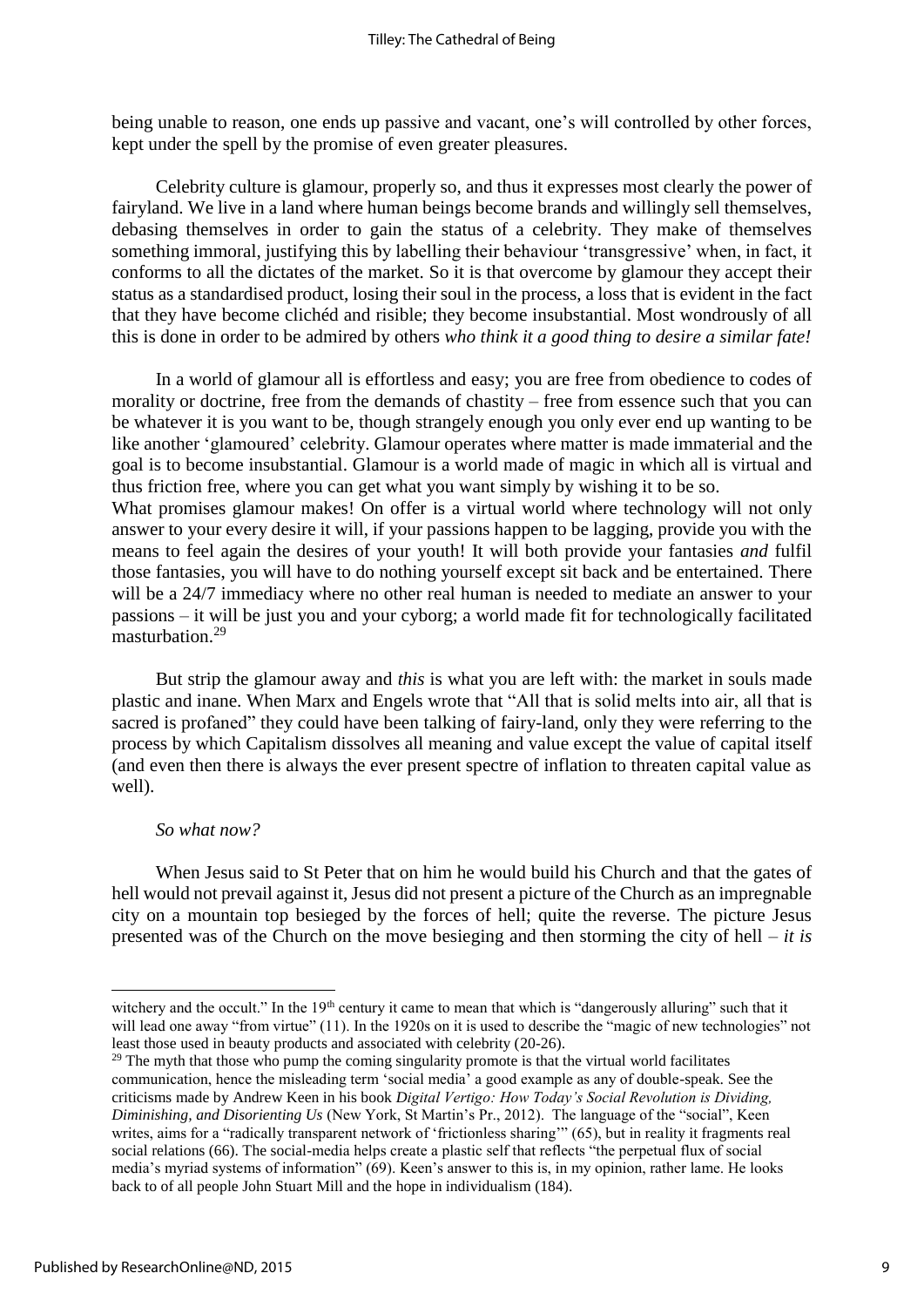*the gates of hell that will not hold out against the Church*. <sup>30</sup> It is the Church that dispels glamour by reason that it puts fairy-land to flight. It is the Church that puts the lie to ideology and reminds us that resistance is not futile. But practically speaking how are we to contribute to this work of the Church?

The answer begins at home, which is to say here in our Cathedral, St Mary's Sydney. More specifically, here in *this* series of talks, for the aim of this series has been to discuss what things might inform a truly Catholic education. What things might be taught that Catholics might be armed with the weapons they need to resist and defy the seductions of fairy-land? More fundamental still we ought to ask not so much as to what things should be taught, though that of course is essential, but in what way ought they to be taught? What means ought we to employ such that our means correspond to the content of what it is we are teaching?

## **V. Teaching the Substance of Things**

In his meeting with Catholic educators, Benedict XVI underlined the fact that education in the Catholic Church is one of the Church's "highest priorities."<sup>31</sup> It teaches freedom but not as Modernity understands it, for this freedom is not a freedom from essence, but rather a freedom *to conform* to one's proper essence. In other words, a freedom to accord with *being* not to oppose *being*. To put it in the terms used in this paper: a freedom to make things solid and, thereby, to again make of the world an enchanted place. This freedom is "not an opting out. It is an opting in – a participation in Being itself," contra "giving way to cold pragmatic calculations of utility which render a person little more than a pawn on some ideological chessboard."<sup>32</sup> A Catholic education is the opposite of "rejecting metaphysics," and thus with confidence "Christian educators can liberate the young from the limits of positivism and awaken receptivity to the truth."<sup>33</sup> A Catholic education sets itself to oppose "the satisfaction" of the individual's immediate wishes."<sup>34</sup> In short, a Catholic education should be, in the form of its delivery and in its content, something fundamentally opposed to the values of the market. 35

**.** 

<sup>30</sup> *Matthew 16:18*.

<sup>31</sup> Benedict XVI *Meeting with Catholic Educators* (Given at the Conference Hall of the Catholic University of America in Washington DC Thursday, 17<sup>th</sup> April 2008 (2).

<sup>32</sup> *Meeting with Catholic Educators* (3).

<sup>33</sup> *Meeting with Catholic Educators* (3)

<sup>34</sup> *Meeting with Catholic Educators* (4).

<sup>&</sup>lt;sup>35</sup> As Benedict notes much education mirrors the world around us and so: "We observe today a timidity in the face of the category of the good and an aimless pursuit of novelty parading as the realization of freedom" (4). As an example of what a Catholic education should *not* be like I would single out G. Whitby's *Educating Gen Wi-Fi: How to Make Schools Relevant for 21st Century Learners*, Sydney, ABC Books, 2013. Whitby is an enthusiastic proponent of the use of IT in schools not least because it is best suited to 'speed': "Speed has become the focus of this generation; how quickly something can be done is often more important than how accurately it is done" (93). He cites approvingly research done at the Palo Alto Research Centre in California which found that the "attention span of these digital learners (between 30 seconds and five minutes) equalled that of top managers who operate in the world of fast context-switching." The conclusion being that what we might see as being a weakness, which is to say diminished attention spans, is in fact "suited for jobs of the future that require the ability to work on various tasks simultaneously " (94). Education and business finally fully merge through the wonderful world of digital technology! What Whitby doesn't tell his readers is that the Palo Alto Research Centre (or PARC) was founded by Xerox and is a subsidiary of Xerox. Among its other clients that it serves with its research are Samsung, Fujitsu, NEC and other big corporate names in the field of IT. That those intimately involved with the IT industry might want to put a positive spin on the effects of computers in education, in that it helps to meet the demands of business for people with short-attention spans, is not an issue that Whitby raises.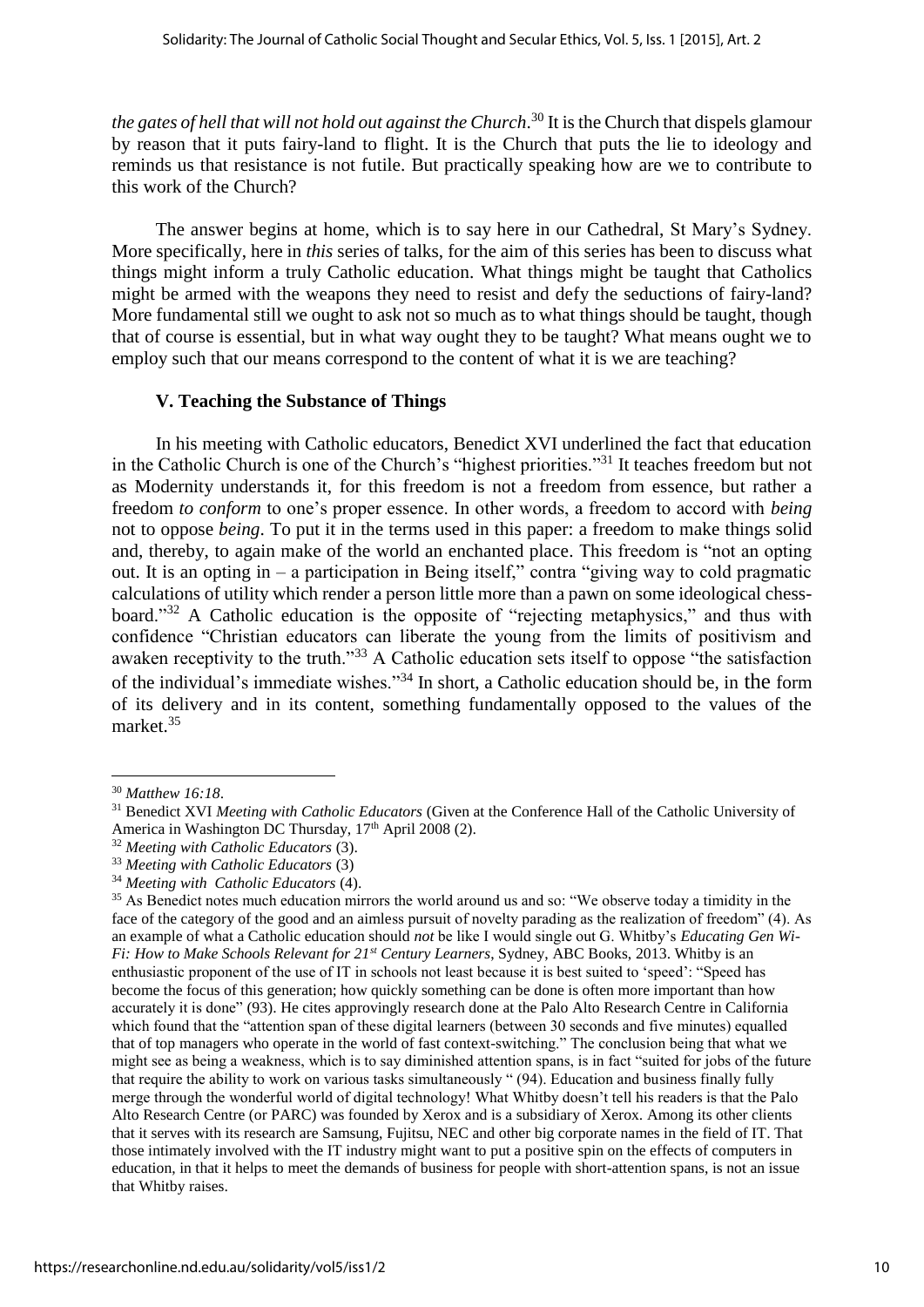It is here that I want to suggest an approach that in my opinion will enable Catholic educators to best answer to what it is Benedict argued that a Catholic education ought to do. In order to do so I want to begin by calling to mind Marshall McLuhan's famous dictum "The medium is the message."<sup>36</sup> In the context of education we can translate this into the following: the means by which we teach a subject will inevitably end up shaping what it is we teach, be it for good or for bad. The means of dissemination must correspond to that which is being disseminated. For example, the sacred texts of the world were not written in order to be indiscriminately disseminated through the medium of the market; they were written for the communion itself and were thus to be read under the guidance of those vested with authority. Whether or not we think it a good thing, the fact of the matter is that the medium of the market has what might be called a secularising effect on the way in which the sacred text is read and understood.

The way in which we teach a topic will have an effect on the way in which we convey *the substance* of the topic. Our technology – again be it for good or for bad – will shape what it is we teach.

To cut to the quick, if we rely on computer technology then what we will teach will be shaped by the virtual world and its antipathy to friction, it will answer to the requirements of ease and entertainment. The logic of the technology will tend towards not just a dumbing down of the content (for such is the nature of the medium that content is adapted to the demands of ease of reception by way of an accent on visual stimulation, bite-sized bits of information, and the requirement to entertain) but also to the sense that what is taught is like the medium itself, namely of the order of being insubstantial. If we teach by way of the virtual then what it is we teach will begin to take on the hue of the virtual. If the medium is oriented towards immediacy and ease of access, then the content, in a like manner, will be shaped to facilitate immediacy and ease of access. All will be oriented towards the ideal of a friction-free engagement.

As a colleague at the Catholic Institute of Sydney put it when we were discussing on-line education, "If we being Catholics do not believe in real presence then who will?" The *real* presence of a lecturer and tutor in a *real* classroom, the *real* presence of hard-copy books and journals, the demands of *real* discipline, all go towards making up a substantial and thus solid education where the truths of the faith have a better chance of being taught than when these truths are disseminated by way of the computer mediated interaction that is the virtual world.<sup>37</sup>

<sup>36</sup> In his *Understanding Media* (London, Sphere Books, 1967, fp. 1964), McLuhan wrote: "In a culture like ours, long accustomed to splitting and dividing things as a means of control, it is sometimes a bit of a shock to be reminded that, in operational and practical fact, the medium is the message" (15). McLuhan is, in fact, a good example of a fine mind being gulled by technological hopes and being, thereby, a baneful influence on others. His argument was that earlier technology was fragmenting while 'electo-magnetic' technology (TV, radio, and so forth) is uniting. Electronic technology will bring about "instant speed" thereby joining all people into a new "creative configuration" (20), one characterised by "wholeness, empathy and depth of awareness" (13). He wrote earlier in his book *The Gutenberg Galaxy* (London, Routledge & Kegan Paul, 1967, fp. 1962) that electronic technology would bring about a "simultaneous field" one that he terms the "global village" (31). This field or village is an "organic interdependence of men in the electronic age" (65). Not least for this reason McLuhan proved to be very influential on what has come to be known as the 'Californian Ideology' (a term coined by R. Barbrook and A. Cameron in their article 'The Californian Ideology' in *Mute*, No. 3, Autumn 1995). It is this ideology that arose out of Silicon Valley in the late 1980s and was a mixture of technological utopianism and the economic theories of Ayn Rand. It was also this ideology that bled into the hopes for the coming 'singularity' and 'hive-mind'.

<sup>&</sup>lt;sup>37</sup> There are a number of good books on this subject written largely from a secular position, which does not speak well of religious theorists, especially Catholic, who ought to be in the forefront of opposing the use of things IT in the classroom. By way of example see: T. Brabazon *Digital Hemlock: Internet Education and the*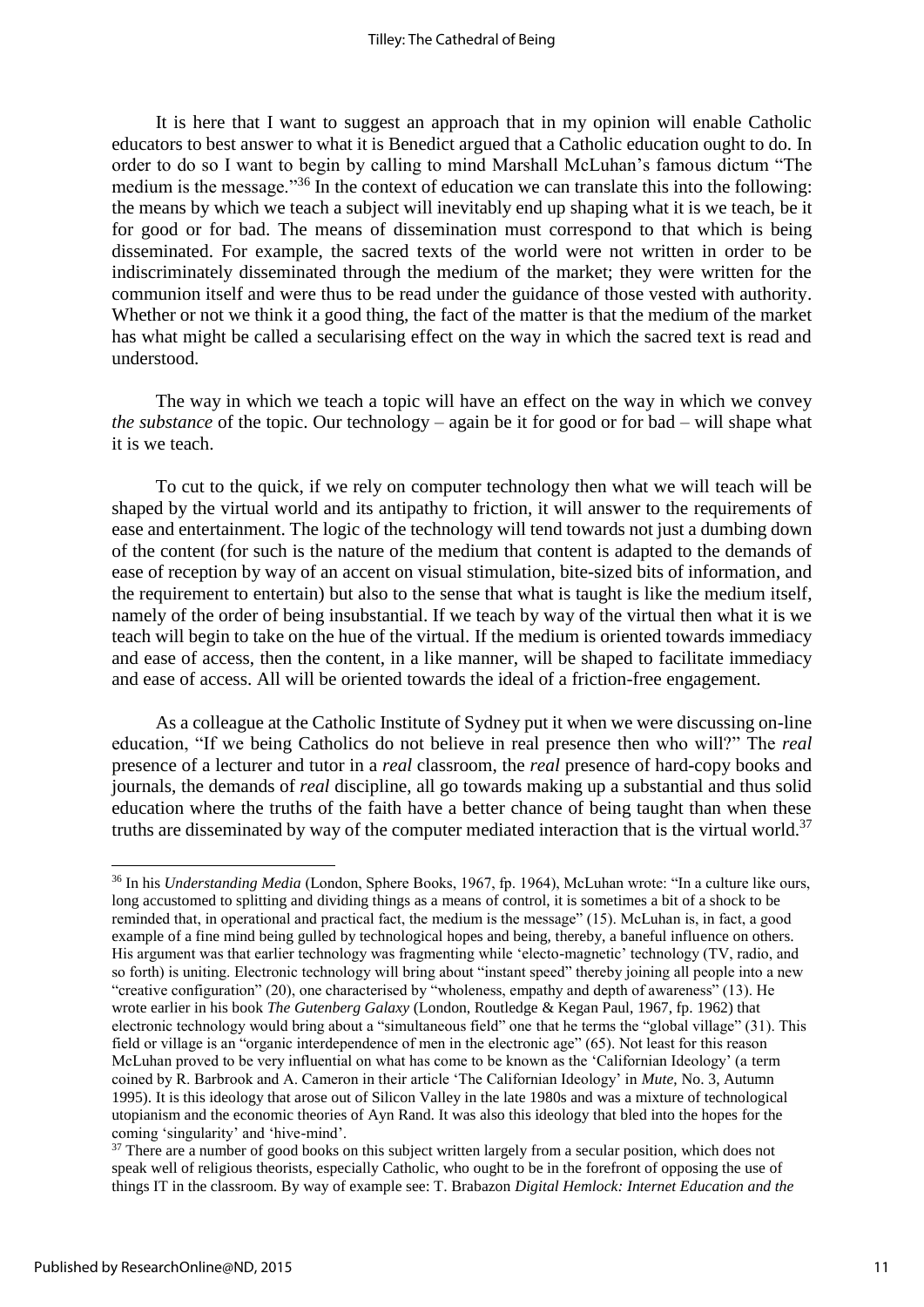So it is that I would argue that the accent in Catholic education, and this especially so in primary and high school (but also in under-graduate courses and many post-grad courses too), should be on excluding, as much as is possible, all computer-ware from the classroom. Certainly, there can be classes that teach so-called computer literacy, but these classes ought not to be allowed to influence any of the other classes. To be blunt, computer courses should be quarantined so as keep the medium from infecting the other more important disciplines. On-line education, indeed most if not all computer-facilitated education, is by reason of the technology that grounds and informs it oriented away from *being*, away from the integrity of identity and the presence of solidity, away from the sense of essence and substance. In this it is of a piece with modern capital, modern markets, and modern entertainment for these too are informed by the logic of anti-essentialism. By its nature this education will indulge a student and thereby encourage their conceits, it will have them believe that they are engaged in research and even critical analysis when they are simply cutting-and-pasting, moving content screen to screen. It inculcates an inability to focus, it encourages distraction, and it breeds impatience. It is entertainment not enlightenment. It is a friend of the market but an enemy of self-discipline.

And there is no revolution proper without discipline.

Fairyland is so powerful for it destroys discipline. It has many means to indulge the passions and keep a person passive, to sap their will, lull them to sleep, and, when they wake up, fifty years later, their life wasted having been spent on being entertained in the virtual world of make-believe, *then* does the viciousness of fairy-land become apparent, for it is *then* that the glamour lifts and all that is left is despair.

A Catholic education is not about indulging the passions but about emulating *the* Passion. It is to learn something hard and difficult and thereby to learn something of the substance and solidity of things. And, strange as it may seem, it is to learn something about enchantment.

## **VI. Enchantment, Wonder, and the Cathedral of Being**

Enchantment is found in the apprehension of the very beingness of *being*, of the very mystery of *being* itself – why it is there is *being* and not non-*being*. <sup>38</sup> Enchantment is of a piece

*Poisoning of Teaching*, Sydney, UNSW Pr. Ltd., 2002. "Lectures," writes Brabazon, "are a multi-literate form, involving sound, vision and gestures. The best of lectures are sheer artistry, and to dislodge their role in the rush to the web is to destroy one of the oldest, most motivating forms of teaching. Good teaching is not technologically dependent" (63). Frank Donoghue in his book *The Last Professors: The Corporate University and the Fate of the Humanities* (New York, Fordham Uni. Pr., 2008) charts the nexus between the move to online learning, big business, and the rise to dominance of managerialism over academic work in the Universities. He notes how the for-profit universities "have been the pioneers and leading proponents of on-line learning" (95). Further, that they are "bonded to the business world" and "operate as businesses themselves" (97). David Noble in his article 'Technology and the Commodification of Higher Education' (*Monthly Review* 53:10, March 2002) details how on-line learning came into its own in order to meet the needs of the defence forces in the 1990s. And how the defence establishment has, like business would later on, shaped the content, curricula, and methods of the courses provided (3-4). Richard Hil in his book *Whackademia: An Insider's Account of the Troubled University* (Sydney, UNSW Pr. Ltd., 2012) gives examples from a number of universities in Australia where the accent on on-line learning has gone hand in glove with the undermining of the rights and job security of academics across the board, alongside the accent on the dumbing down of standards and requirements in courses.

<sup>&</sup>lt;sup>38</sup> "The philosopher who learns humility will also find courage to tackle questions which are difficult to resolve if the data of revelation are ignored – for example, the problem of evil and suffering, the personal nature of God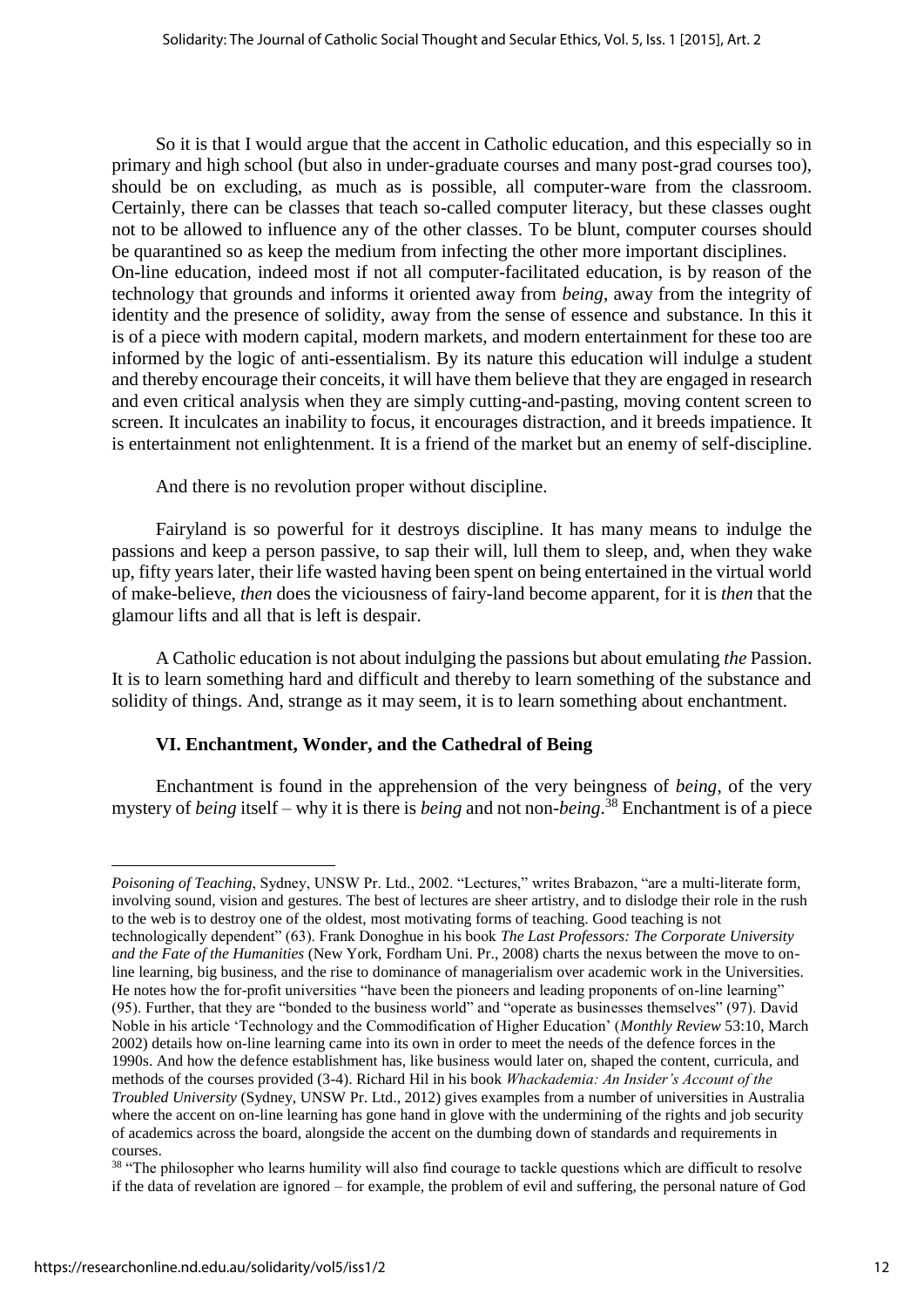with wonder, and philosophy proper begins with wonder, and it ought to be theology that both complements and perfects this sense of wonder. The sense of wonder first and foremost attends the givenness of things to be; their very being-there independent of our will or wishes. Whereas in the virtual world all is able to be manipulated in accord with our increasingly superficial desires, in the world that is wondrous and thus enchanted, there are obstacles, there is friction, there is also the sheer astonishment that things outside of my own wishes and desires exist, independently so.

And this brings us even closer to home, to this Cathedral.

To teach as a Catholic, said Benedict in his address to the Catholic Educators, "is a question of conviction – do we really believe that only in the mystery of the Word made flesh does the mystery of man truly become clear?"<sup>39</sup> The shape of this mystery is one that is revealed in the architecture of the Cathedral. Cathedrals are in a schematic shape of a man by reason that the Cathedral shapes the Cross.<sup>40</sup> It is the Cross of Christ the crucified Lord that reveals the true nature of both God and man; for man is the Image of God and Jesus is the express Image of God. Both God and man are known, as the pontiffs aver, in the giving of themselves to others, here is the mystery that sacrifice and renunciation intimate; that in losing our life we find it.

If we think upon the legends, myths, and tales (historical and otherwise) that move us we will see that more often than not they turn on renunciation and sacrifice as well as on discipline and perseverance. It is in these stories that we get a sense of substance. It is this, in fact, what all of us desire for we all fear the void that is insubstantiality, no matter how brave a face we put on it. No matter, that is, how much we valorise it by identifying anti-essentialism with freedom we instinctively know that the void is the place of unclean spirits. A key element in many of these tales is that of the quest, and if it is a theme that has become somewhat hackneyed then it is so because it has lasted, and it has lasted because it speaks of something true and inexhaustible. In other words, it is something that can be told again and again for it is a theme as inexhaustible as the soul itself. It captures the very sense of what it is to be truly and substantially human, to be something more than a plastic brand. What's more, the story of the quest captures what it is to be truly free; a freedom not from substance but rather to become substantial, to leave the world of the shades behind and to make our way out of the underworld.

The freedom of the quest is, to borrow from Benedict, the freedom to search out and participate in *being*. All teaching should be conducted as if the student (and teacher) were on just such a quest, which is why learning requires the discipline and perseverance, the sacrifices and renunciations that every quest requires. Infotainment simply does not cut it. The sense of the quest proper cannot be conveyed by virtual technology, for as has already been noted the medium is predicated upon principles that are the very contradiction of those things required of a quest. Above all else we might say that gravity is of the essence of the quest, things serious and demanding, things substantial, things heavy that come with friction.

A side issue that has been raised in this series of talks, and one that has been increasingly raised in other Catholic circles, is that of Church architecture, and not just Church architecture but the

and the question of the meaning of life or, more directly, the radical metaphysical question, 'Why is there something rather than nothing" John Paul II *Fides et Ratio* (para. 76).

<sup>39</sup> *Meeting with Catholic Educators* (2).

<sup>40</sup> R. Scott *The Gothic Enterprise: A Guide to Understanding the Medieval Cathedral*, Berkeley, The Uni. of California Pr., 2003. Scott speaks of the "cruciform footprint" (18) and that there is an accent on the Incarnation in the Gothic Cathedral (68).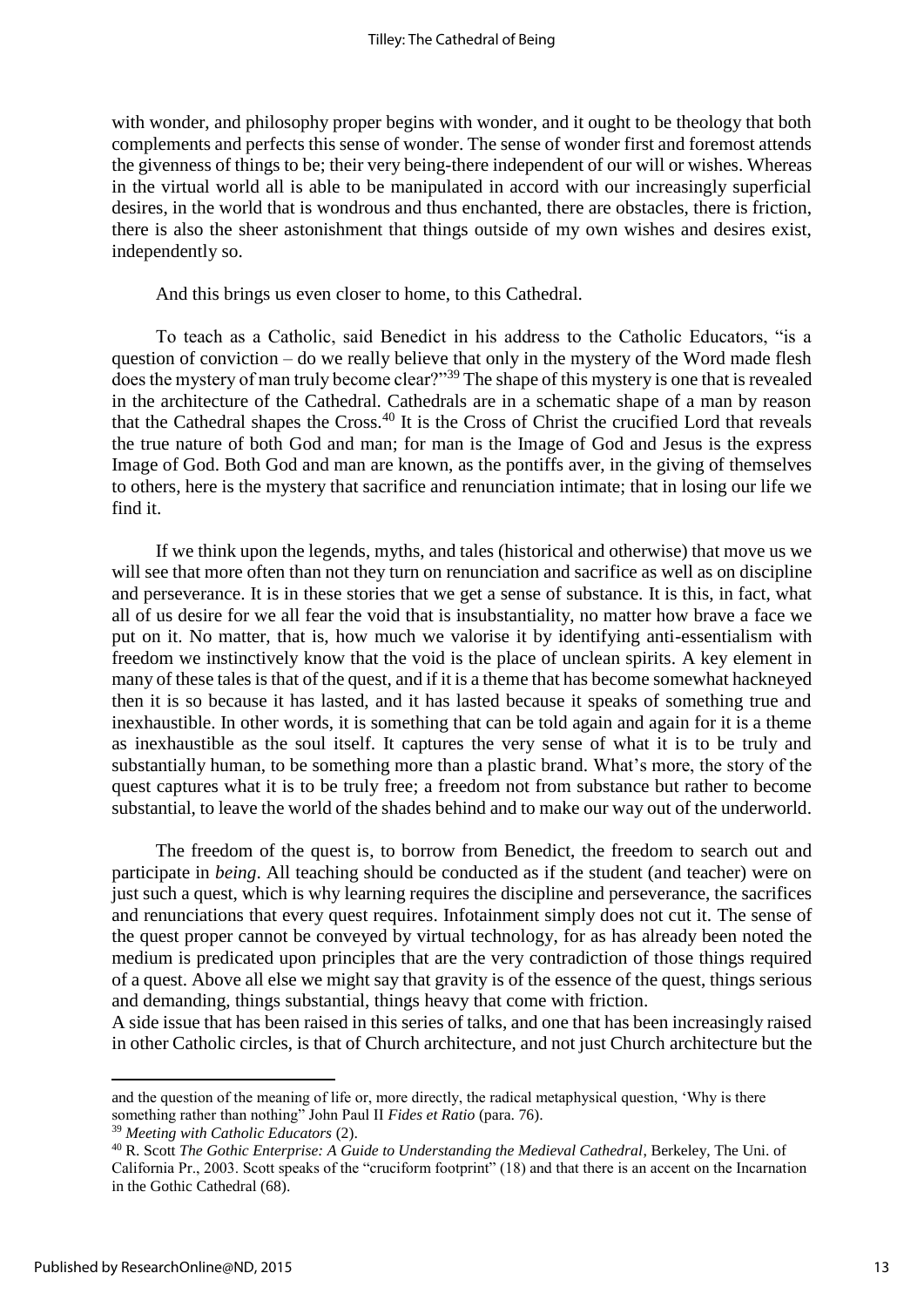kind of architecture that should house the Catholic academy. Here we cannot do this subject the justice it deserves but I would argue that too much contemporary Church architecture has the whiff of nostalgia about it, as if the copying of things Gothic will restore a sense of the sacred to a liturgy that has suffered under the misguided idea that the adoption of the secular and profane will somehow result in relevance. Yes, we all know that the result of this idea was the very opposite of what was hoped for, so it was that much of modern theology mirrored its architecture; it became irrelevant and ugly not least because it strove so hard to be nice. In short, it made all things easy and thereby disposable.

Having said that, however, a retreat into nostalgia will not do, not least because since at least the late 1990s a feature of contemporary architecture has been, in certain quarters, a pandering to this nostalgia for things again to be made sacred by way of the all too easy adoption of things taken from the past. The market rules and the results are little more than kitsch. In my opinion what we see is insincerity pretending to substance. In fact, what is built looks like the last gasps of postmodernism. Postmodernism proper was not nostalgia (that in fact was a mark of Modernism as seen in the writings of Baudelaire, the Symbolists, and other lesser luminaries), and its use of pastiche and the deliberate confusion of styles and times was a sincere love of, display of, and reflection on contemporary culture. But this is not the case with a number of contemporary Church buildings for those who commission them affect to despise the modern and postmodern, only in aping the past they are pretending to be old when they are newer than anything they affect to despise. Furthermore, one might be forgiven for asking what exactly are we up to now, the neo-neo Gothic revival, or the neo-neo-neo Gothic revival, or am I out by a few neos?

For what it's worth my opinion is this, in light of the argument of this talk, if we are to have a revival then let's have a *Romanesque* one, albeit one that has learnt from modern Brutalism but has overcome its incipient iconoclasm by way of a heavy dose of Anselm Keifer.

If the complaint is made that such architecture would for many of the faithful be ugly and incomprehensible then the faithful must be asked what is it that they are looking for, something easy and cosy? Perhaps something that does not demand of them thought and contemplation? It is a time honoured truism that beauty demands effort while kitsch is mere decoration; one elevates the soul, the other debases it. The truism might be translated thus: the quest is difficult, shopping is easy.

Finally, the paradigmatic model of the quest for much of western thinking has been that of the romances of the Grail and, how ever much the romance has been abused even debased and trivialised, its enduring appeal testifies to how *the* way is the way that is guided by that which the Cathedral represents – the sacrifice of Christ, the real presence of his flesh and blood. Benedict wrote of the Eucharist that it: "Penetrates to the heart of all being, [*it is*] a change meant to set off a process which transforms reality, a process leading ultimately to the transfiguration of the entire world, to the point where God will be all in all."<sup>41</sup> Forget the delicacies of fairyland *that* is the food and drink of enchantment.

**.** 

<sup>41</sup> Benedict XVI Post-Synodal Apostolic Exhortation *Sacramentum Caritatis* (2007) 1.11.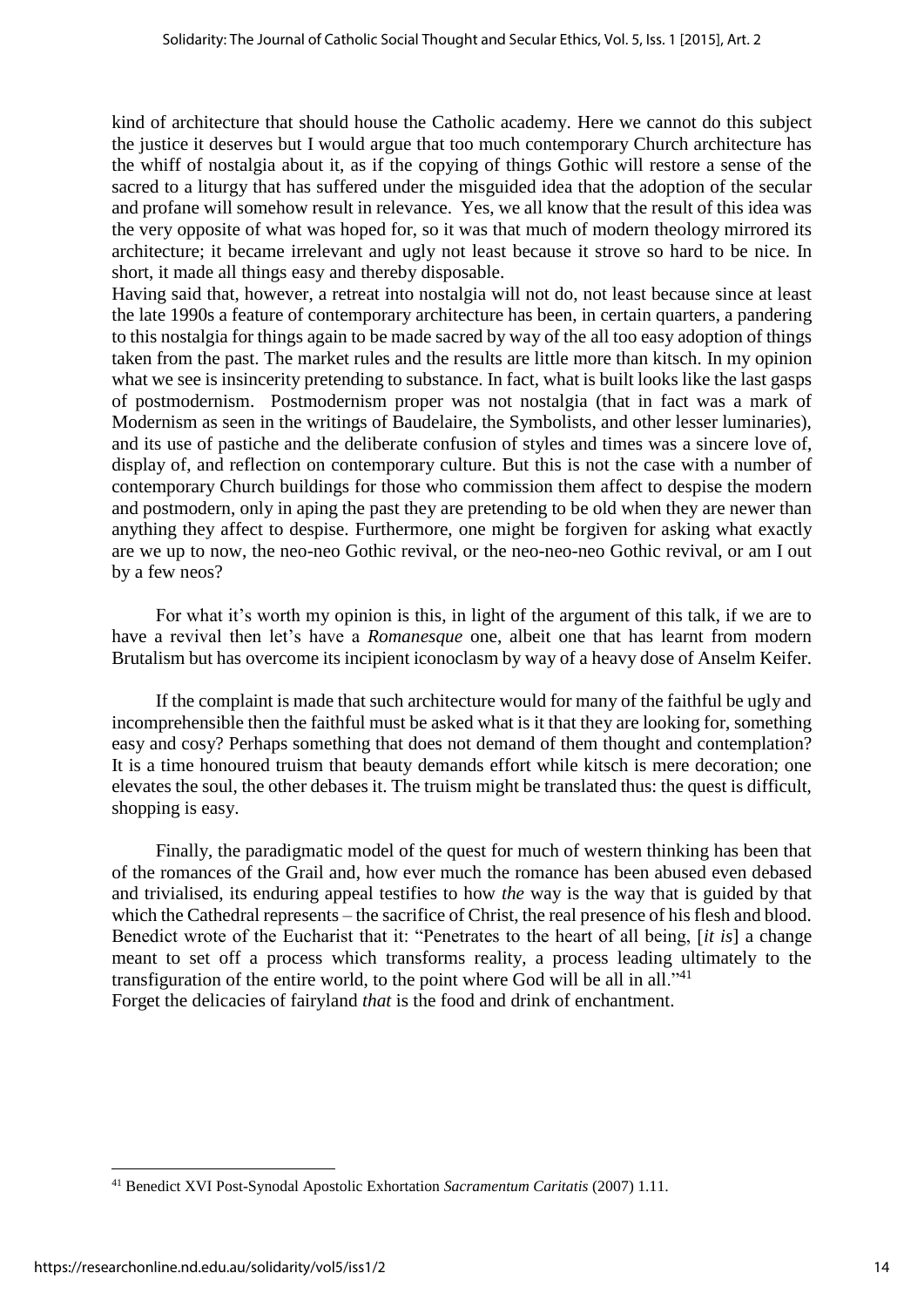#### **Postscript**

On 7/4/2014 a document was published and sent out to interested parties under the aegis of Cardinal Grocholewski on behalf of the Congregation for Catholic Education entitled *Instrumentum Laboris* (Educating Today and Tomorrow: A Renewing Passion). The document represents a consultative process the aim of which is to clarify issues for a Global Convention to be held in Rome on 18-21 of November 2015 on the subject of education.

As the topic of the document concerns those discussed in the present paper I thought it fit to briefly address the issues raised.

The document details issues and proposals for Catholic education at all levels including tertiary. Among its points is that there is a "sacramental nature" to Catholic education (4), hence all such education should revolve around the memory of God made flesh (8). For this and other reasons education must be thought about against the background of a distinctly Catholic theory of anthropology (9), the consequences of which entails that education is about personal relationships (9) and a sense of belonging (7), and these can only occur within a climate of solidarity (6). Following on from this, education must be open to pluralism (10), albeit a pluralism based upon a specific Catholic identity (17), which identity involves a sense of justice and the service of the common good (8). With the foregoing in mind, Catholic education must not be subservient to economic power and the demands of business (3), nor for that matter to the privitization of knowledge (9) – which is to say to the kinds of demands that emanate from institutions such as the World Bank (12). This approach will exclude schemes that involve "mass education"  $(6)$  – why? The document does not explain, but I think the logic is that schemes predicated on mass education express the kind of economic subordination that leads to standardisation, and this in turn answers to the dictates of the market. Whatever it is, it is antipathetic to a true Catholic pluralism. The document allows that yes there should be an engagement with business and the professions so as to aid students who want to start their own businesses (8), but the tone is such that it is understood that this aid ought not to corrupt the discipline of education itself.

The document notes the need for critical reflection on the use of on-line technology (12, 14, 15) and it expresses the opinion that this resource can enrich our knowledge (17). In light of the argument of this present paper my argument is that this acceptance of on-line technology in education, albeit employed with a critical eye, represents a possible source of fundamental conflict in respect of the documents stated aims. On-line computer education *as a medium* changes the very nature of education, and this especially so where that education is meant to look to the Incarnation and the sacraments as both its source and orientation. By encouraging an insubstantial sense of the world and, thereby, a sense of the malleability of the world, online and disparate forms of virtual pedagogy inculcate a sense of the world as being conformable to the individual's immediate desires. It is thus corrosive of solidarity and personal relationships in the same way that pornography is corrosive of real intimacy. As a medium the computer is well attuned to the demands of contemporary market and consumer economics, which is to say to mass education and its demands - but these demands are ones that dissolve academic standards proper. They are demands that inculcate an ideology antipathetic to a sacramental understanding of the faith.

On-line teaching cannot help but inculcate 'on-line thinking' and this thinking is, more often than not, in line with the false universalism attendant upon contemporary globalism - a globalism that pretends to universalism insofar as that universalism is predicated on the need for capital to have no barriers. As the Catholic faith is truly universal and thus inculcates a true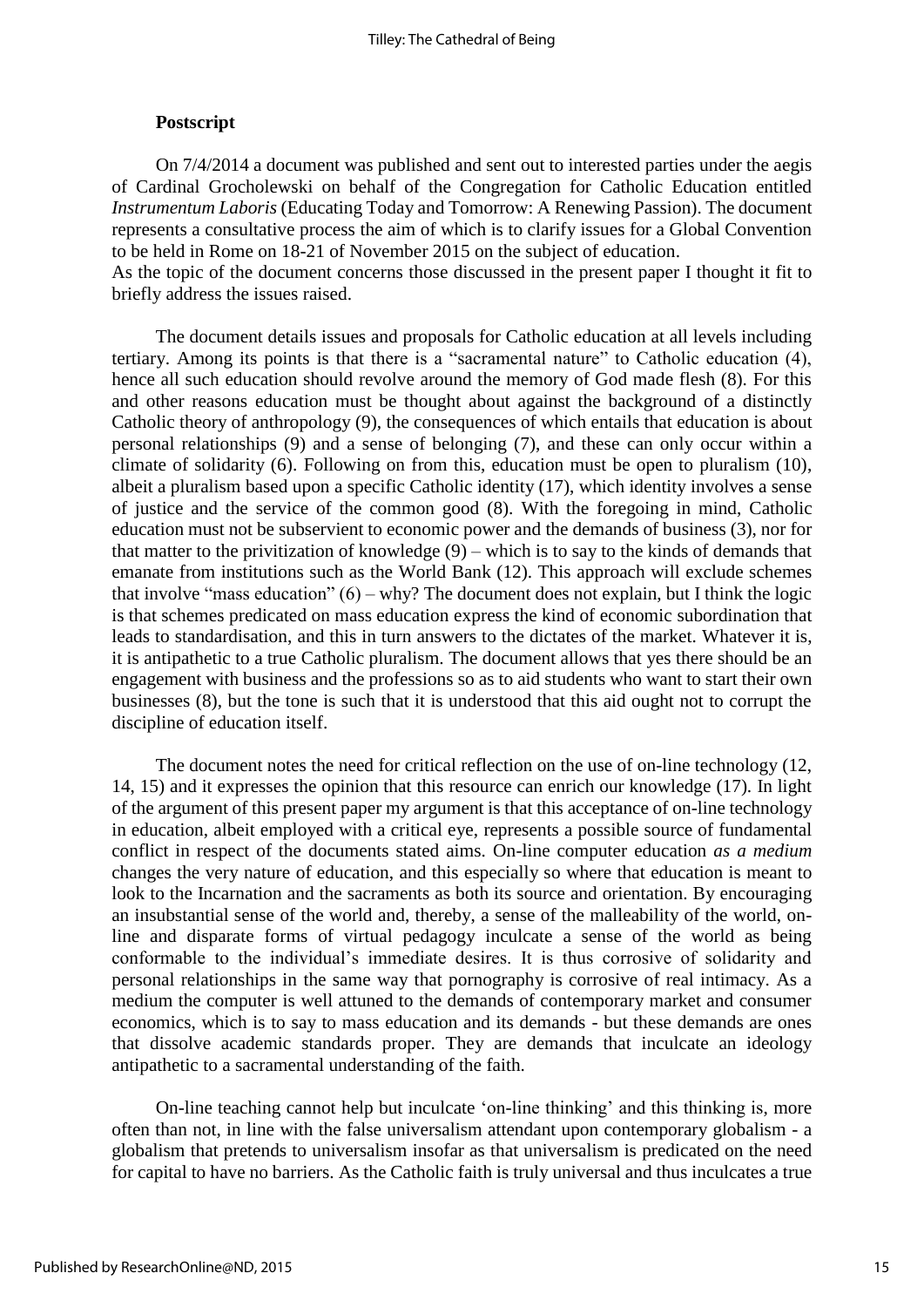sense of substance then, ultimately, it will find itself more and more at odds with this contemporary form of globalisation. The problem will then be how many of the faithful have been formed in their thinking by this antipathetic form of universalism so-called.

Much more can be said on this topic, but I think that if we are to have a truly Catholic education then we must think about how it is the truths of the faith are to be best disseminated such that the medium of their dissemination best accords with the content being disseminated. If ours is a sacramental religion then our education should reflect this truth.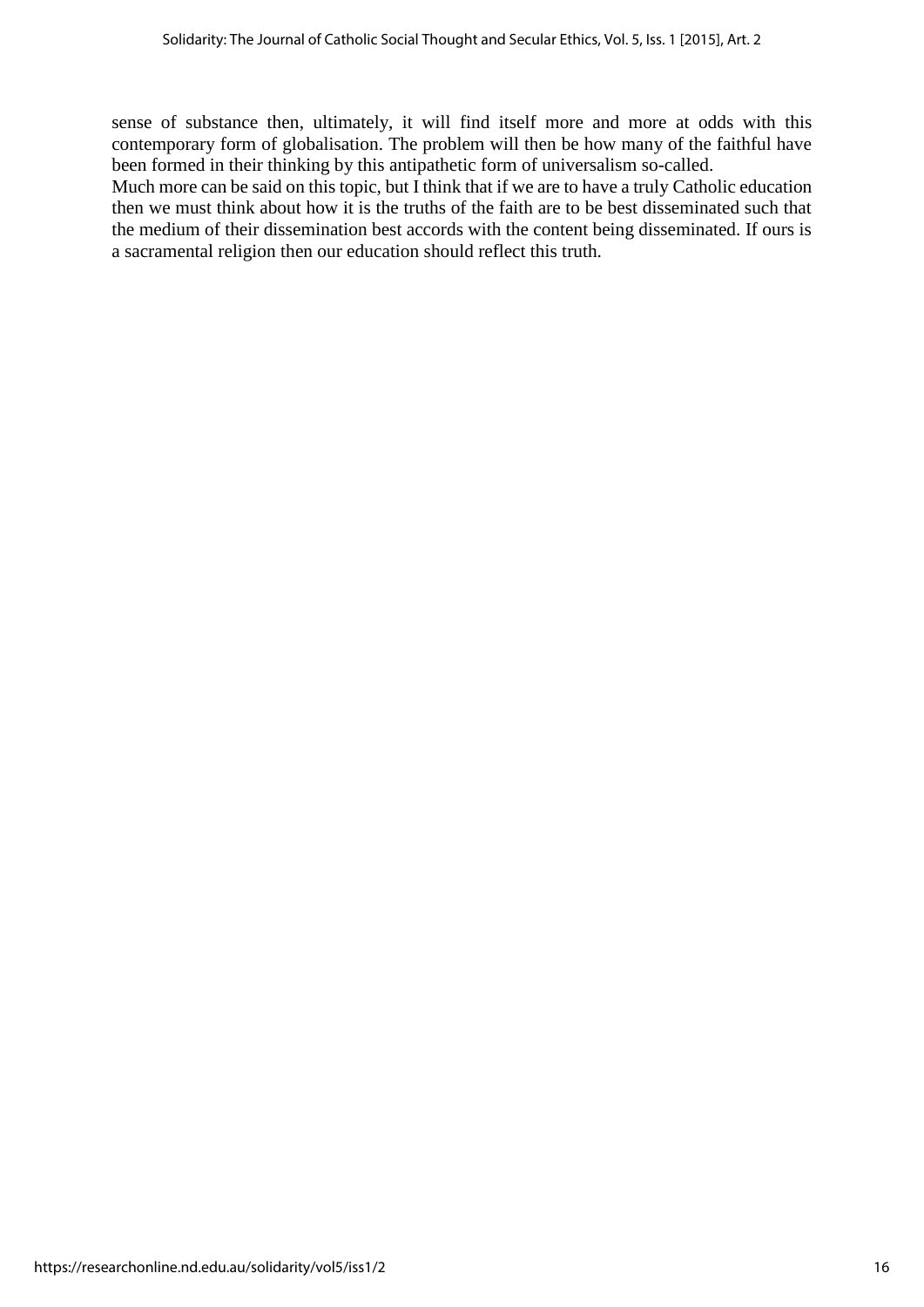#### **Bibliography**

- Barbrook, Richard and Cameron, Andy. "The Californian Ideology", *Mute* 1, No. 3 (Autumn, 1995): [http://www.metamute.org/editorial/magazine/mute-vol-1-no.-3-code.](http://www.metamute.org/editorial/magazine/mute-vol-1-no.-3-code)
- Baudrillard, Jean. *Simulations*. New York: Semiotext(e) Inc., 1987.
- Brabazon, Tara. *Digital Hemlock: Internet Education and the Poisoning of Teaching*. Sydney: UNSW Press Ltd., 2002.
- Chorost, Michael. *World Wide Mind: The Coming Integration of Humanity, machines, and the Internet*. New York: The Free Press, 2011.
- Donoghue, Frank. *The Last Professors: The Corporate University and the Fate of the Humanities*. New York: Fordham University Press, 2008.
- Dyhouse, Carol. *Glamour: Women, History, Feminism*. London: Zed Books, 2011.
- Figura, Michael. "Gnosis and Gnosticism: A Renewed Challenge to the Church." *Communio* 24, No. 4 (Winter 1997).
- Gerth, Hans Heinrich and Wright Mills, Charles (eds.) *Max Weber: Essays in Sociology*. New York: OUP, 1946.
- Hill, Richard. *Whackademia: An Insiders Account of the Troubled University*. Sydney: UNSW Press Ltd., 2012.
- Keen, Andrew. *Digital Vertigo: How Today's Social Revolution is Dividing, Diminishing, and Disorienting Us*. New York: Sr Martin's Press, 2012.
- Kurzweil, Ray. *The Singularity is Near: When Humans Transcend Biology*. London: Penguin Books, 2005.
- Lanier, Jaron. *You Are Not a Gadget: A Manifesto*. London: Penguin Books, 2011.
- Lyotard, Jean-François. *The Postmodern Condition: A Report on Knowledge*, trans. Geoff Bennington and Brian Massumi. Manchester: Manchester Uni. Pr., 1984.
- McFarland, Thomas. *Coleridge and the Pantheist Tradition*. Oxford: Oxford at the Clarendon Pr., 1969.
- McLuhan, Marshall. *The Gutenberg Galaxy*. London: Routledge & Kegan Paul, 1967.
- McLuhan, Marshall. *Understanding Media*. London: Sphere Books, 1967.
- Saylor, Michael. J. *The Mobile Wave: How Mobile Intelligence will Change Everything*. New York: Vanguard Press, 2012.
- Schmitz, Kenneth. L. "The Transfiguration of Gnosticism in Late Enlightenment Thought" *Communio* 24, No 4 (Winter 1997).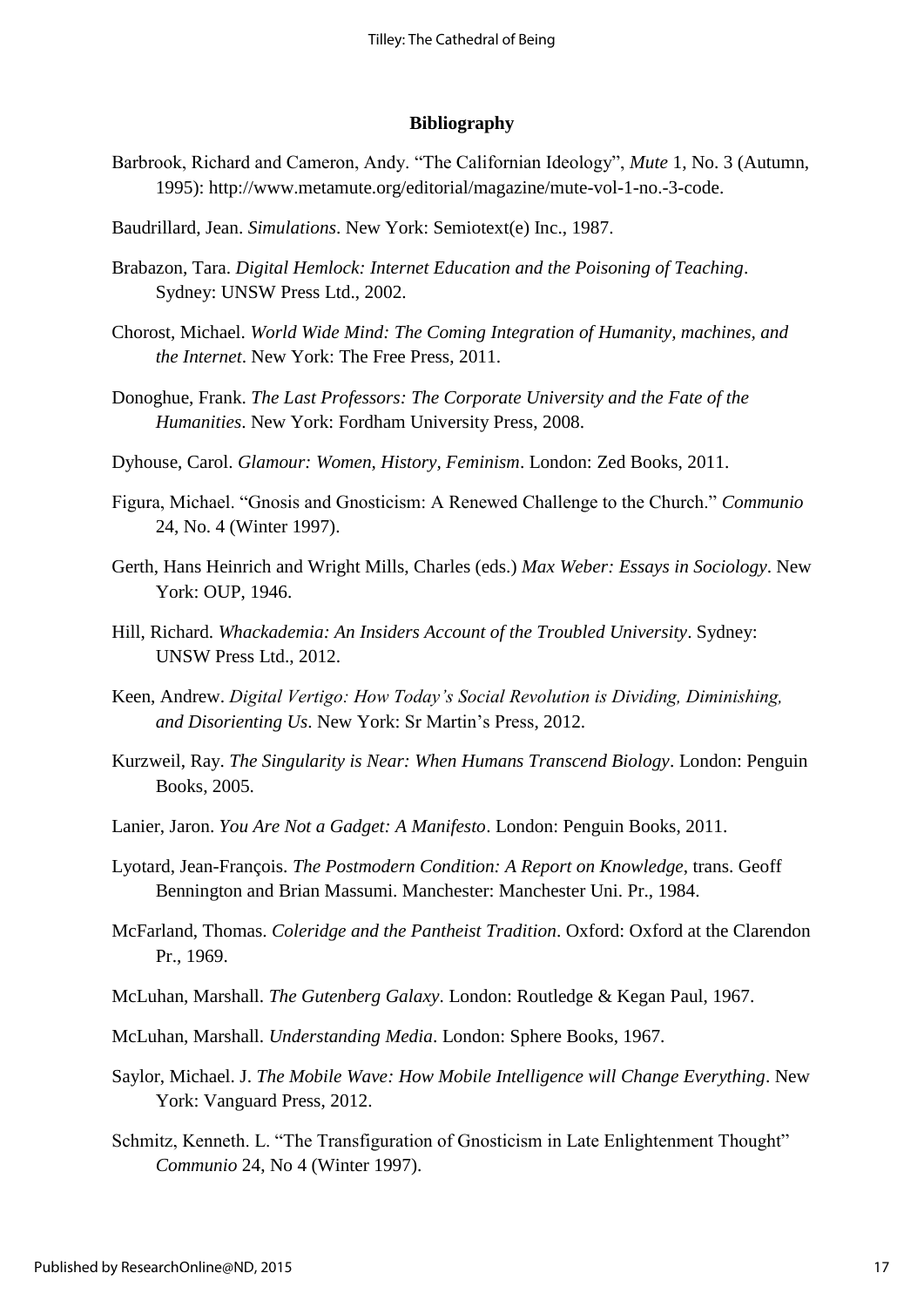- Scott, Robert. A. *The Gothic Enterprise: A Guide to Understanding the Medieval Cathedral*. Berkeley: The University of California Press, 2003.
- Searle, John, R. *The Rediscovery of Mind*. London: The MIT Press, 1992.
- Skrbina, David. *Panpsychism in the West*. Cambridge: The MIT Press, 2005.
- Spence, Michael. *The Next Convergence: The Future of Economic Growth.* New York: Farrar, Strauss and Giroux, 2011.
- Strawson, Galen. "Real Naturalism." *The London Review of Books* 35, No. 18 (September 2013): 28-30.
- Tomlinson, John. *Globalization and Culture*. Cambridge: Polity Press, 1999.
- Voegelin, Eric. "Ersatz Religion: The Gnostic Mass Movements of our Time." In *Modernity Without Restraint*, edited with foreword by Manfred Henningsen, Columbia: University of Missouri Press, 2000.
- Whitby, Greg. *Educating Gen Wi-Fi: How to Make Schools Relevant for 21st Century Learners*, Sydney, ABC Books, 2013.

## **Papal Documents Official and Personal**

- Benedict XVI (as Cardinal Ratzinger) 'Faith, Philosophy and Theology' *Communio* 11, No. 4 (Winter 1984).
- Benedict XVI (as Cardinal Ratzinger) *The Ratzinger Report*, San Francisco: Ignatius Press, 1985.
- Benedict XVI (as Cardinal Ratzinger) "Interpretation, Contemplation, Action: Consideration on the Task of a Catholic Academy." *Communio* 13, No. 2 (Summer 1986).
- Benedict XVI (as Cardinal Ratzinger). 'Christian Faith as the Way: An Introduction to Veritatis Splendor' *Communio* 21, No. 2 (Summer 1994).
- Benedict XVI (as Cardinal Ratzinger). *Truth and Tolerance*, San Francisco, Ignatius Press, 2004.
- Benedict XVI (as Cardinal Ratzinger). *In the Beginning*. New York: T&T Clark, 2005.
- Benedict XVI. *Sacramentum Caritatis*. Post-Synodal Apostolic Exhortation. February 22, 2007.
- Benedict XVI. *Meeting With Catholic Educators*, 2008.
- Benedict XVI. *Caritas in Veritate*. Encyclical Letter. June 29, 2009.

Francis. *Evangelii Gaudium*. Apostolic Exhortation. November 24, 2013.